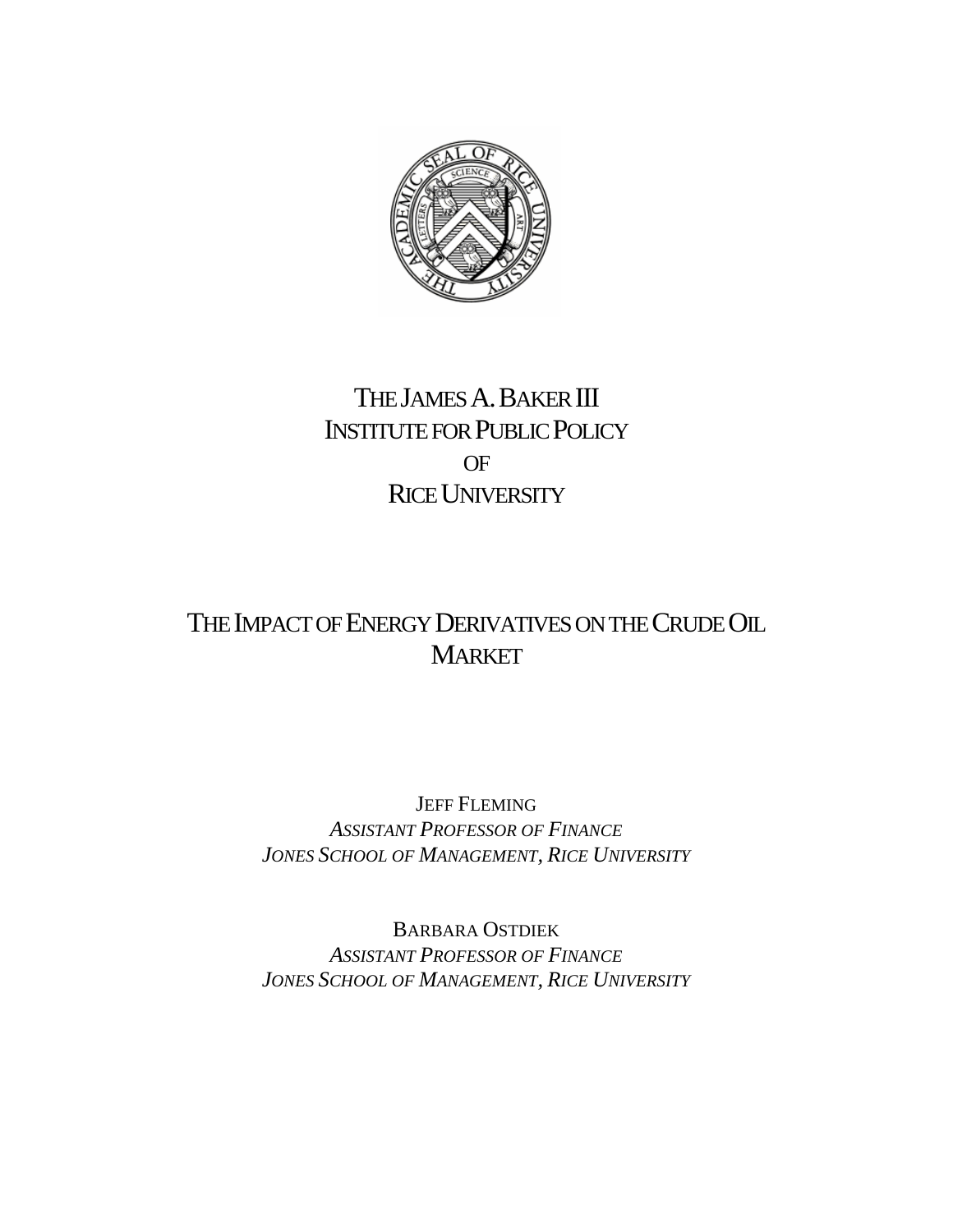#### **Introduction**

Beginning in the 1970s, deregulation dramatically increased the degree of price uncertainty in the energy markets, prompting the development of the first exchangetraded energy derivative securities. The success and growth of these contracts attracted a broader range of participants to the energy markets and stimulated trading in an even wider variety of energy derivatives. Today, many exchanges and over-the-counter markets worldwide offer futures, futures options, swap contracts, and exotic options on a broad range of energy products, including crude oil, fuel oil, gasoil, heating oil, unleaded gasoline, and natural gas.

It is well known that derivative securities provide economic benefits. The key attribute of these securities is their leverage (i.e., for a fraction of the cost of buying the underlying asset, they create a price exposure similar to that of physical ownership). As a result, they provide an efficient means of offsetting exposures among hedgers or transferring risk from hedgers to speculators. In addition, derivatives promote information dissemination and price discovery. The leverage and low trading costs in these markets attract speculators, and as their presence increases, so does the amount of information impounded into the market price. These effects ultimately influence the underlying commodity price through arbitrage activity, leading to a more broadly based market in which the current price corresponds more closely to its true value. Because this price influences production, storage, and consumption decisions, derivatives markets contribute to the efficient allocation of resources in the economy.

Nonetheless, the tightened cross-market linkages that result from derivatives trading also fuel a common public and regulatory perception that derivatives generate or exacerbate volatility in the underlying asset market. These concerns are often voiced in the context of their "destabilizing" effects around major declines in the market. Following the 1987 stock market crash, for example, John Shad, former chairman of the Securities and Exchange Commission argued, "Futures and options are the tail wagging the dog. They have escalated the leverage and volatility of the markets to precipitous, unacceptable levels" (Wall Street Journal, 1988). This concern has led to studies commissioned by the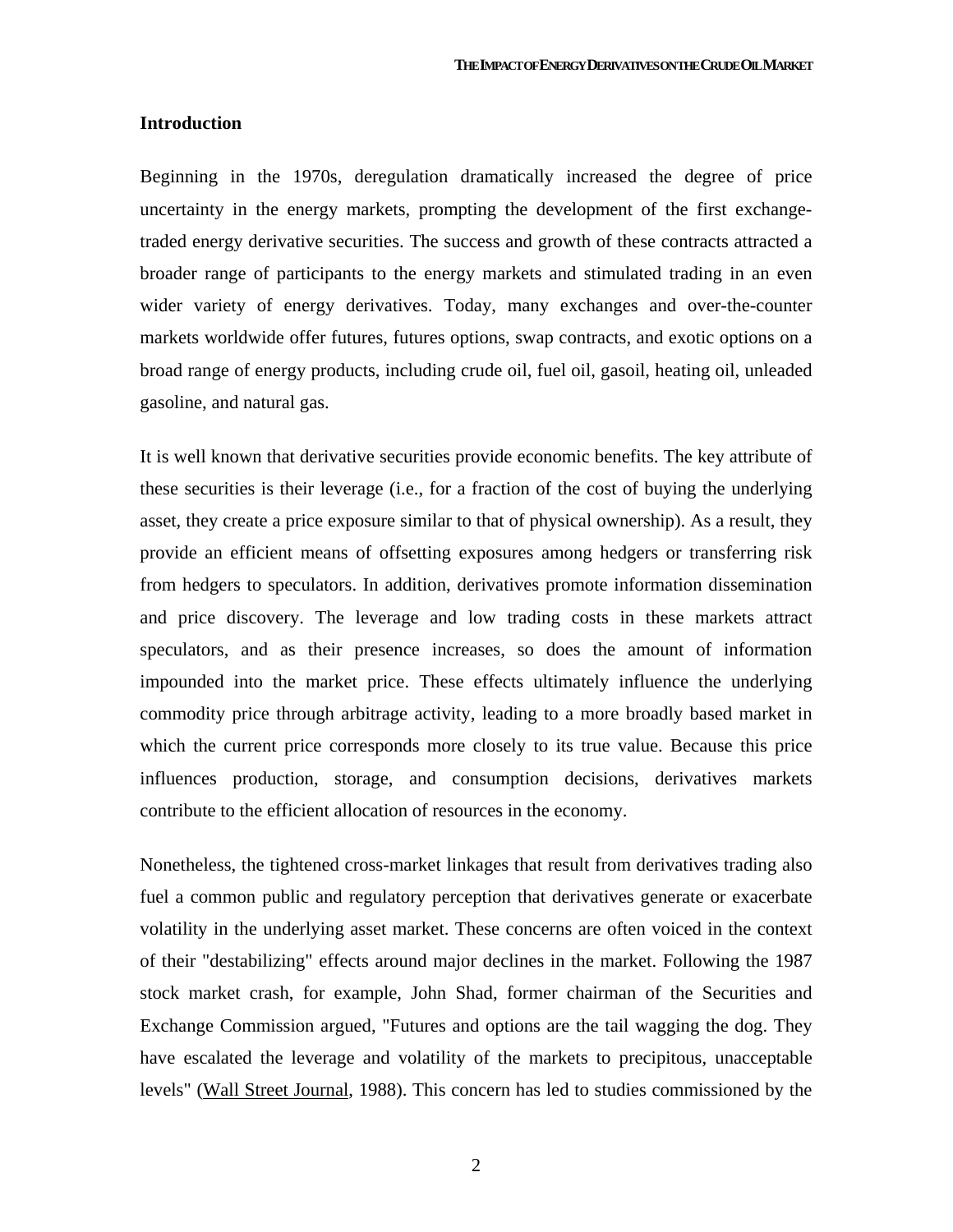Securities and Exchange Commission, the Commodity Futures Trading Commission, and a presidential task force; it also has been a driving force behind the adoption of program trading curbs, circuit breakers, and daily price limits in the futures markets, and the staggering of stock index futures and options expirations.

There exists little theoretical or empirical evidence, however, to justify these actions. In perfect markets, derivatives should have no effect on the underlying asset market because they are redundant securities (i.e., they can be synthetically created by some combination of the asset and riskless bonds). With market imperfections, derivatives make the market more complete (Ross, 1976; Hakansson, 1982) by allowing investment choices that were previously cost inefficient or impossible due to regulatory or institutional constraints. Since investors benefit from an expanded opportunity set, the required returns and risks in existing asset markets should fall. In addition, Danthine (1978) argues that derivatives, by promoting information-based trading, increase the depth and liquidity of the market and reduce volatility. Grossman (1988) shows that option trading allows diverse opinions about volatility to be revealed that can reduce volatility. Detemple and Selden (1991) show that option trading can allow more efficient risk sharing, which increases the demand for the asset and reduces volatility. Stein (1987) is the only theoretical study that implies volatility could increase, arguing that poorly informed speculators can have a destabilizing effect on the market.

The empirical evidence is generally consistent with these theoretical implications. The evidence tends to focus on stock option introductions due to the large quantity of listing events, and most of these studies (e.g., Skinner, 1989; Conrad, 1989) find a reduction in volatility following introduction. In addition, Damodaran and Lim (1991) and Skinner (1990), respectively, find that the speed with which information is incorporated into price and the accuracy of this information increase after options are introduced. Kumar, Sarin, and Shastri (1998) find a decrease in the adverse selection component of the bid-ask spread and a reduction in the pricing error variance after option introduction, signaling an improvement in pricing efficiency and market quality. In other markets, Edwards (1988) finds reductions in volatility following the introductions of stock index futures and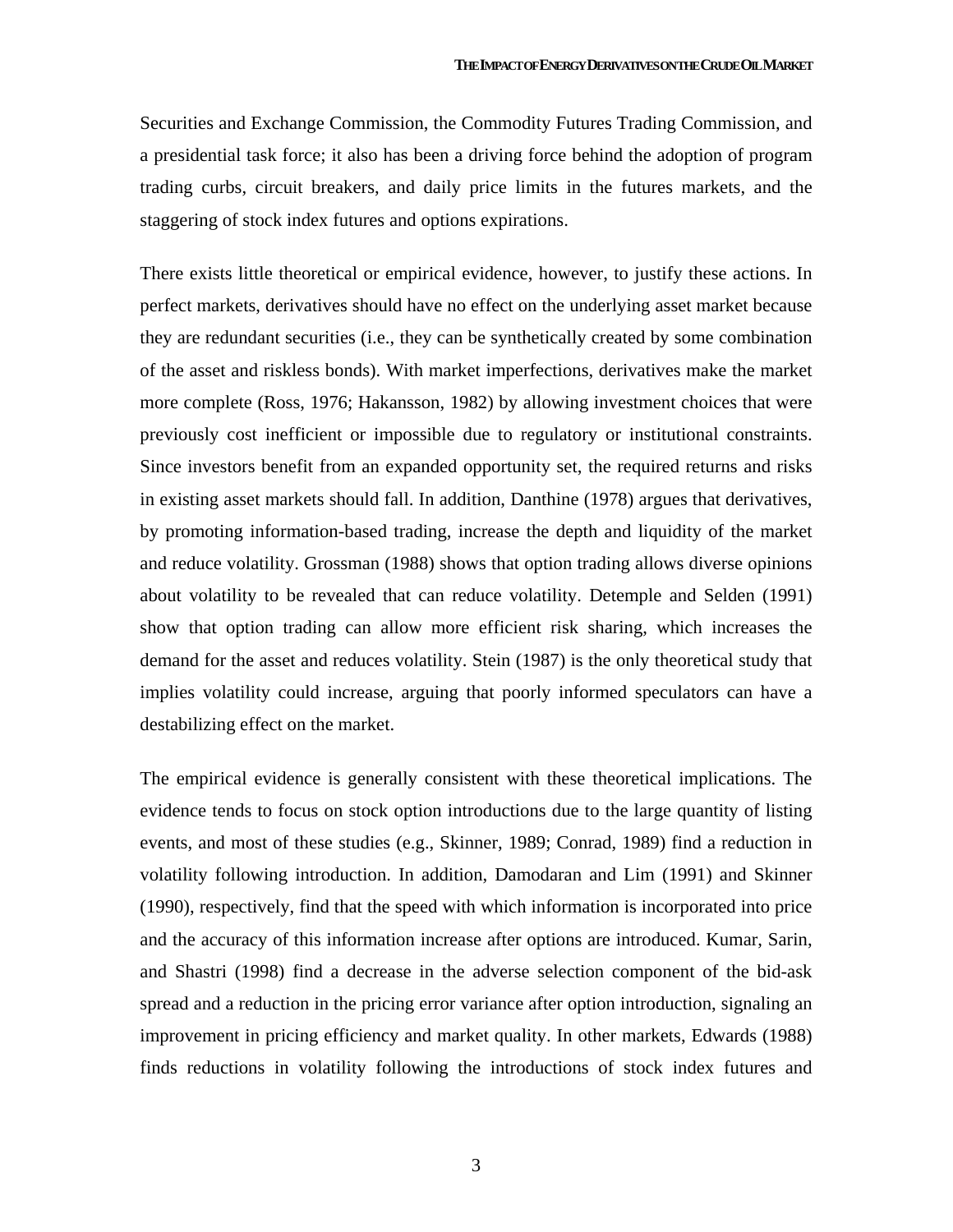treasury bill futures, while Harris (1989) shows that the volatility of S&P 500 stocks increased after the introduction of S&P 500 futures.

There is also evidence that volatility decreases when the trading activity in existing derivatives markets increases. Bessembinder and Seguin (1992), for example, find that stock market volatility is inversely related to both the open interest and trading volume of S&P 500 futures after controlling for spot market volume. Bessembinder and Seguin (1993) find that spot volatility is positively related to unexpected volume and negatively related to expected open interest for eight currency, interest rate, and commodity futures contracts. For the currency and agricultural contracts, spot volatility decreases when unexpected open interest increases. These findings indicate that futures trading increases the depth and liquidity of the underlying asset market, mitigating the impact of volume shocks on volatility.

In general, there is little research regarding physical commodity derivatives, and this research is primarily focused on agricultural futures contracts. For our analysis of the energy markets, there are at least two reasons we might expect results that differ from past research. First, in these markets, it is difficult to trade on "bad news" that would negatively affect the market price without using derivative securities. Therefore, if derivatives provide benefits of increased informational efficiency, their effects may be more pronounced in the energy markets. Second, there tend to be strong informational linkages across energy markets. Information that affects crude oil prices can also affect, say, natural gas or heating oil prices. Given these linkages, the introduction of natural gas or heating oil derivatives could influence the crude oil market by its effect on the transfer of information across markets.

To examine the effect of derivative introductions in these markets, we must address two complications. First, in a typical event study, we average the abnormal effects around an event across many observations to control for factors other than the event. This is not possible here. The introduction of a given energy derivative contract only happens once, and we have only one price history from which to draw our inference. In essence, our event study has a sample size of one. Second, the timing of the oil futures introduction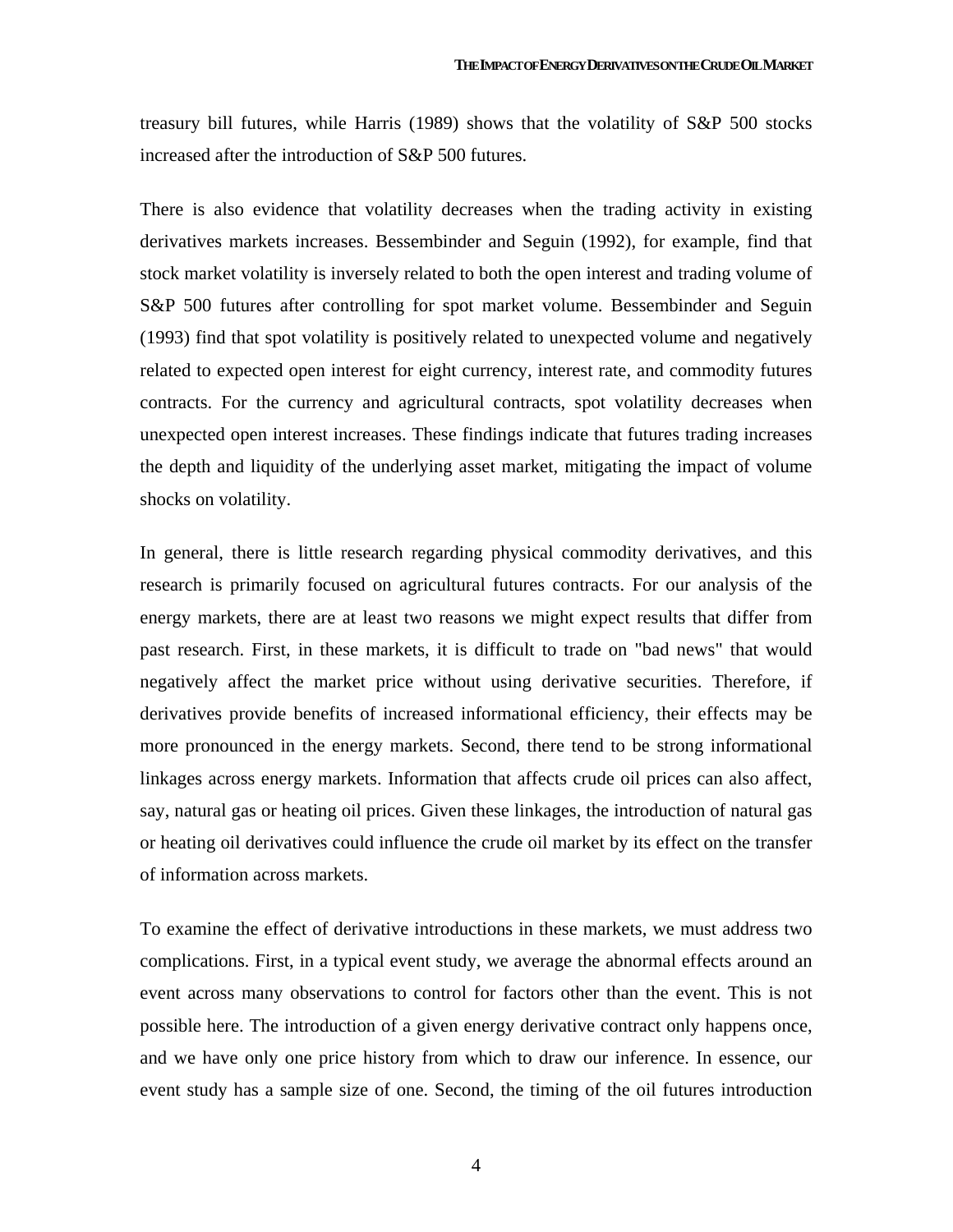closely corresponds with that of the degregulation of the U.S. oil market. Therefore, our sample of "free-floating" spot prices extends just a year prior to the introduction.

We address these complications by fitting a stochastic volatility model to the sample of postintroduction prices. The model controls for the time-series structure of volatility, capturing the nature of volatility persistence, mean reversion in volatility, and the volatility of volatility in the crude oil market. We then examine whether, given the structure imposed by the model, the volatility shocks around the futures contract introduction date seem abnormal. By using just the postintroduction sample for estimation, the fitted model is not influenced by the volatility process that prevailed at the time of introduction. However, if this process is consistent with the postintroduction process and the introduction had no effect on volatility, then the innovations around the introduction date should not appear unusual.

Our results indicate that volatility increased after the introduction of crude oil futures. Positive abnormal volatility shocks are observed for 3 consecutive weeks following the introduction. We also find evidence of a much longer term (more than a year) volatility increase, but it is inappropriate to simply attribute this effect to derivatives. The increase coincides with the growth of the energy derivatives markets, which was spurred by volatility induced by continuing deregulation of the energy markets. Given this linkage, it is difficult to disentangle the cause from the effect. After the introduction of crude oil futures, there is little evidence that subsequent introductions had any effect on oil market volatility. In particular, we find no volatility effects around the introduction of crude oil options and no pattern in the effects across the time series of introductions on other energy products. This evidence contradicts the idea that subsequent introductions should gradually complete the market.

To assess the impact of derivatives on the crude oil market more fully, we also examine the ongoing dynamics between futures trading activity and spot market volatility. This analysis reveals a strong positive relation between unexpected futures volume and unexpected volatility. This relation is weaker, but still positive, for the long-term trend and expected volume components. We also find evidence of asymmetry in the volume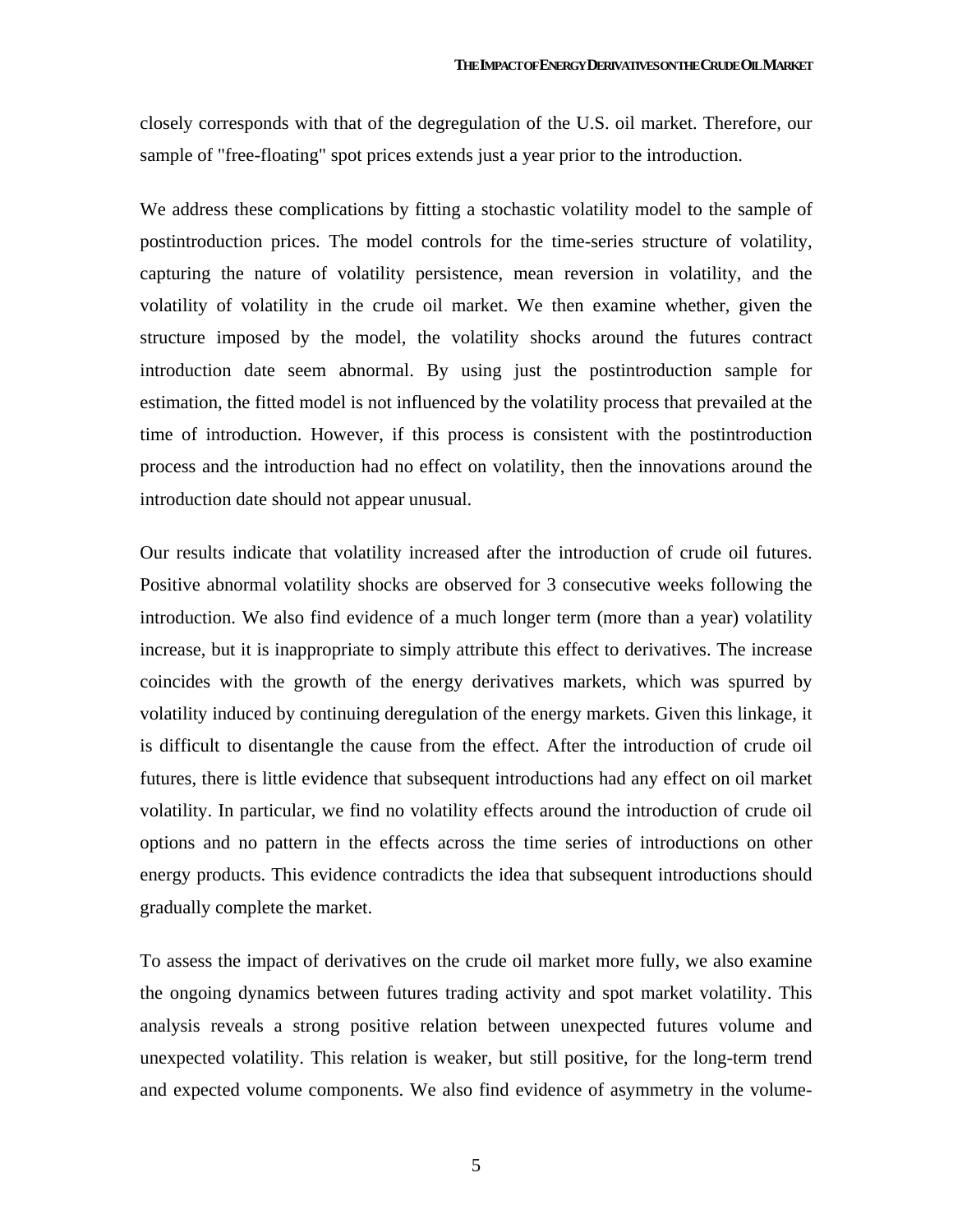volatility relation. Specifically, an increase in unexpected volume is associated with an increase in spot market volatility that is 80% larger than the decrease in volatility associated with an equivalent decrease in unexpected volume.

In contrast to the volume-volatility relation, we find that the overall size of the crude oil futures market (measured by open interest) is negatively related to spot market volatility. The relation is strongest for the unexpected component of open interest, but is also present for the long-term trend and expected open interest. This finding indicates that the futures market provides depth and liquidity to the crude oil market. Moreover, when combined with the positive volume-volatility relation, it implies that the unexpected change in open interest for a given shock to futures volume either mitigates or amplifies the effect on spot volatility. For example, the volatility increase associated with unexpected volume is approximately 40% less when it is accompanied by an unexpected increase in open interest than when open interest remains unchanged. This result may reflect not only changes in market depth but also the nature of the trades that accompany the increased volume.

The remainder of this study is organized as follows. The second section describes the data used in our analysis and some preliminary evidence regarding the structure of crude oil volatility. The third section develops our stochastic volatility model for the oil market, our estimation strategy, and the estimation results. The fourth section examines the effects of energy derivative introductions on crude oil market volatility, and the fifth section examines the depth and liquidity effects of derivatives trading on the crude oil market. The last section provides a summary and conclusions.

## **Data and Preliminary Analysis**

Table 1 lists the primary energy futures and futures option contracts along with their respective introduction dates. Each of these contracts is traded at either the New York Mercantile Exchange (NYMEX) or the International Petroleum Exchange (IPE). Our study focuses on the West Texas Intermediate (WTI) crude oil market, the commodity underlying the NYMEX crude oil futures contract. The contract is denominated in 1,000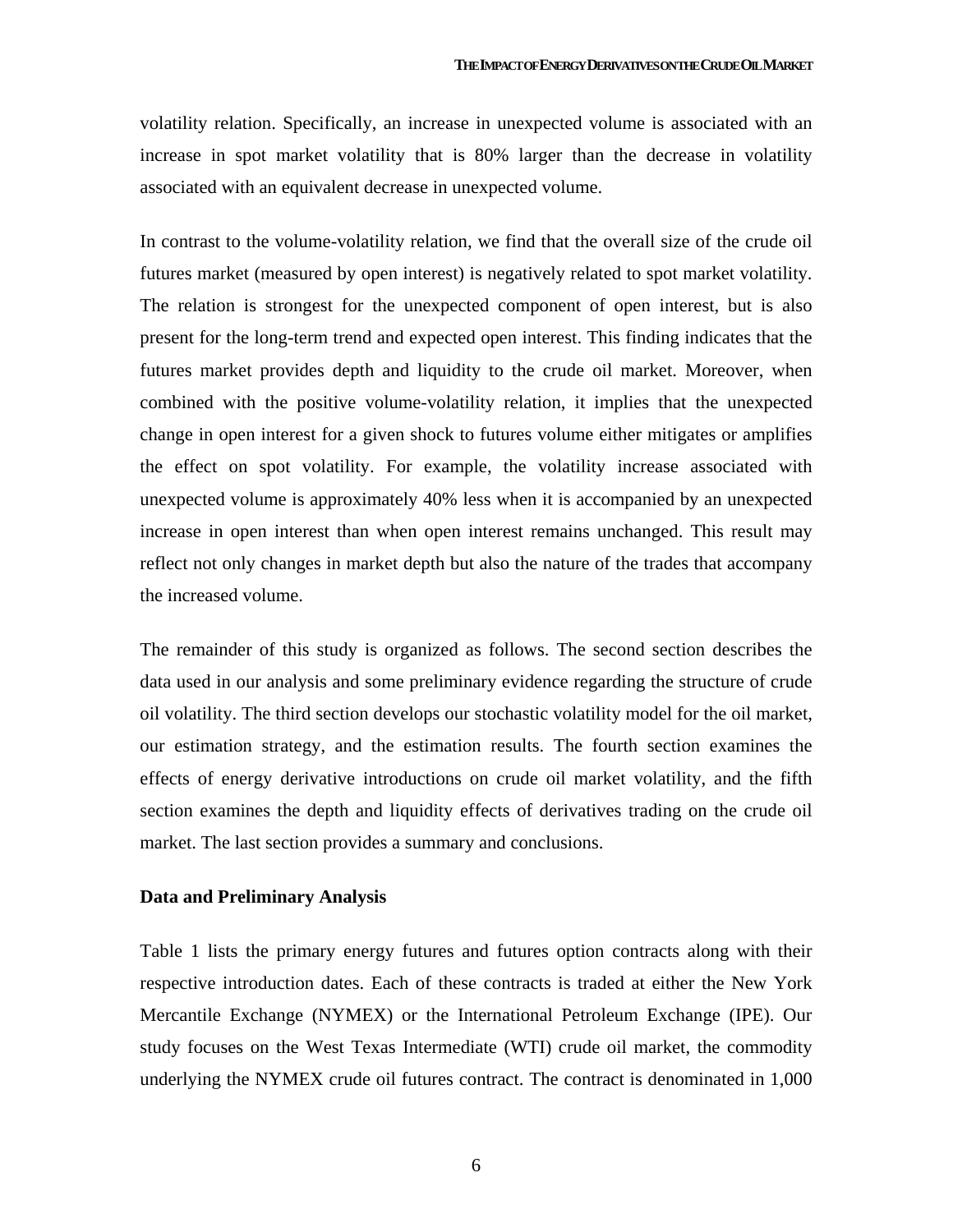U.S. barrels (42,000 gal) of light, sweet crude oil for delivery in Cushing, Oklahoma. Futures contracts are currently traded for 30 consecutive months plus five long-dated maturities extending out 7 years.

To examine the effect of derivative introductions on the oil market, we need a sample of spot oil prices that begins prior to the introduction of crude oil futures. Reliable data for this period are scarce because the introduction closely coincides with the deregulation of the U.S. oil market. Although the Wall Street Journal and several industry publications reported "posted prices" prior to deregulation, these prices do not necessarily represent actual spot market prices. The data we use for this analysis are from DataStream International. Prices for WTI near (oil for prompt month delivery) are available on a weekly basis beginning February 2, 1982, and on a daily basis beginning September 1, 1983. Daily spot prices for sweet Cushing crude begin April 5, 1983. For the oil futures introduction analysis, we use the weekly WTI prices and to maintain consistency, we use the daily WTI prices to examine subsequent introductions. For our analysis of the relation between futures trading activity and spot market volatility, we use the daily sweet Cushing prices and the total daily futures volume and open interest across all available NYMEX crude oil contracts. These futures data also are obtained from DataStream International. All of our data series extends through the end of 1997. In addition, we obtained annual world oil production data from the American Petroleum Institute's Basic Petroleum Data Book.

#### **Summary Statistics**

Table 2 summarizes the price series used for our analysis. Over the course of our sample period, crude oil prices fell from nearly \$34 per barrel in 1982 to under \$18 by the end of 1997, an average annual return of about -4%. Oil prices ranged from a low of \$10.80 in July 1986 to a high of \$40.85 in October 1990. The high variability of oil prices relative to most financial assets is apparent from the annual returns reported in Table 2. Prices increased more than 25% during three different years of the sample, and they fell by 35- 40% in three others.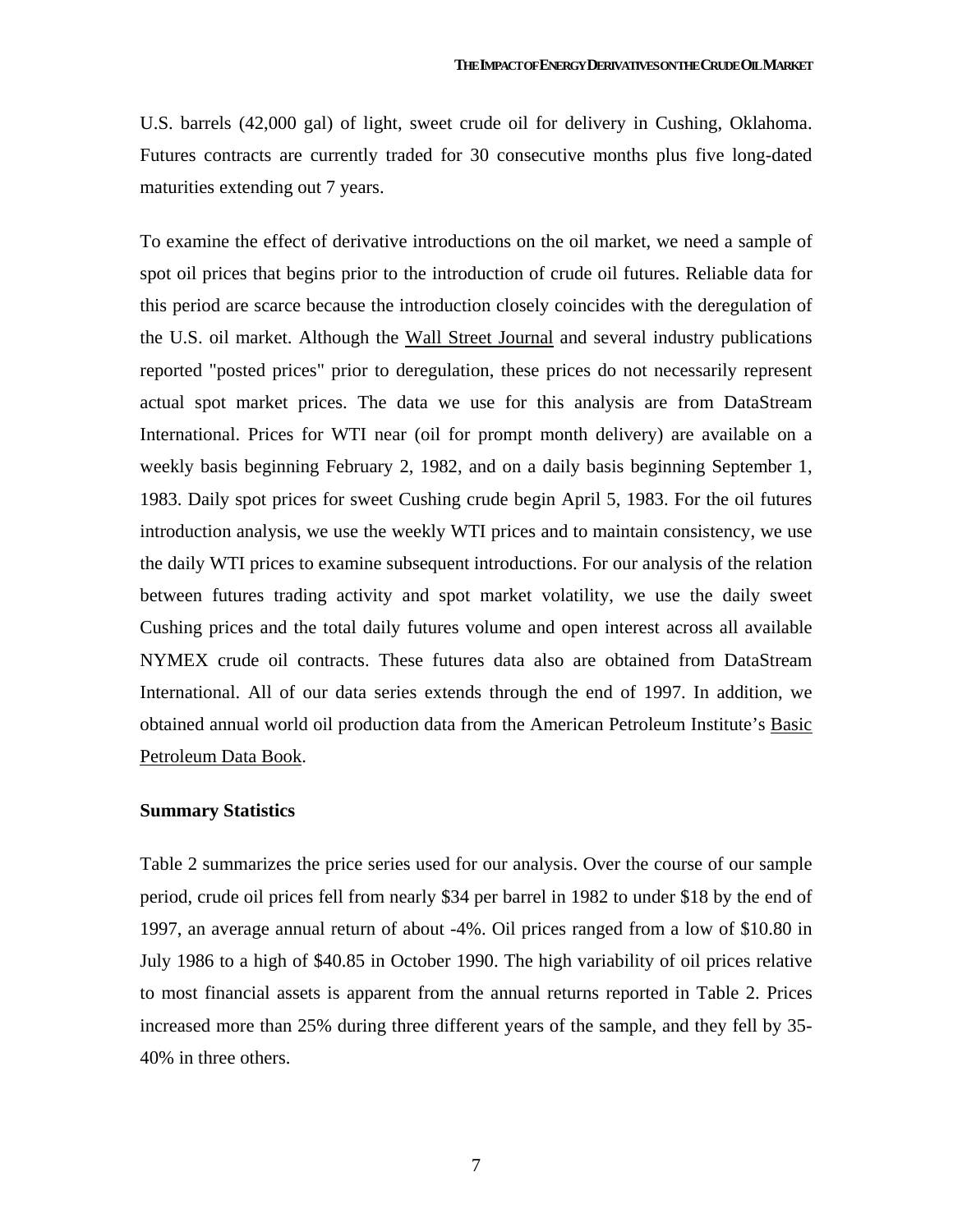Our first objective is to examine the volatility of oil returns. There is considerable evidence that volatility changes over time, but conditional volatility is not observable, and we must rely on estimates to examine the nature of time variation. The most common approach (e.g., Poterba & Summers, 1986; French, Schwert, & Stambaugh, 1987) is to consider the standard deviation of returns over a fixed window of observations. Table 2 reports these standard deviations for each year of our sample. No real patterns are apparent, except perhaps that the estimates appear to be relatively low in the first couple years. It is difficult, however, to attribute the subsequent increase in standard deviation to the introduction of oil futures in 1983. The estimates are quite noisy, and the standard deviations based on weekly observations actually indicate a reduction in volatility in 1983, and again in 1984. After this, the estimates range from 50-60% in 1986, 1990, and 1991, down to about 20% in 1992 and 1995.

#### **Rolling Volatility Estimates**

Relying on the standard deviation to detect variation in conditional volatility is problematic because it assumes volatility is constant within each estimation window (i.e., a year). We can reduce this problem by shortening the window length, but a reasonable number of data points are required within each window to obtain precise estimates. We address these issues by adopting a "rolling" estimation approach. We use a window of observations around time t to estimate the conditional volatility,  $\sigma$ <sub>t</sub>, and we move the window forward one period to estimate  $\sigma$   $_{t+1}$ . Because volatility time varies within each window, observations nearer to t should convey more information about  $\sigma$  <sup>t</sup>. We accommodate this by giving more weight to these observations in forming our estimate of σ *<sup>t</sup>*. Foster and Nelson (1996) show that under reasonable smoothness restrictions, this approach yields consistent and asymptotically normal estimators.

To apply the rolling estimation approach, we define the estimator,

$$
\vec{\theta}_t^2 = \sum_{l=-t+1}^{T-t} \omega_{t+l} (r_{t+l} - \mu_{t+l})^2, \tag{1}
$$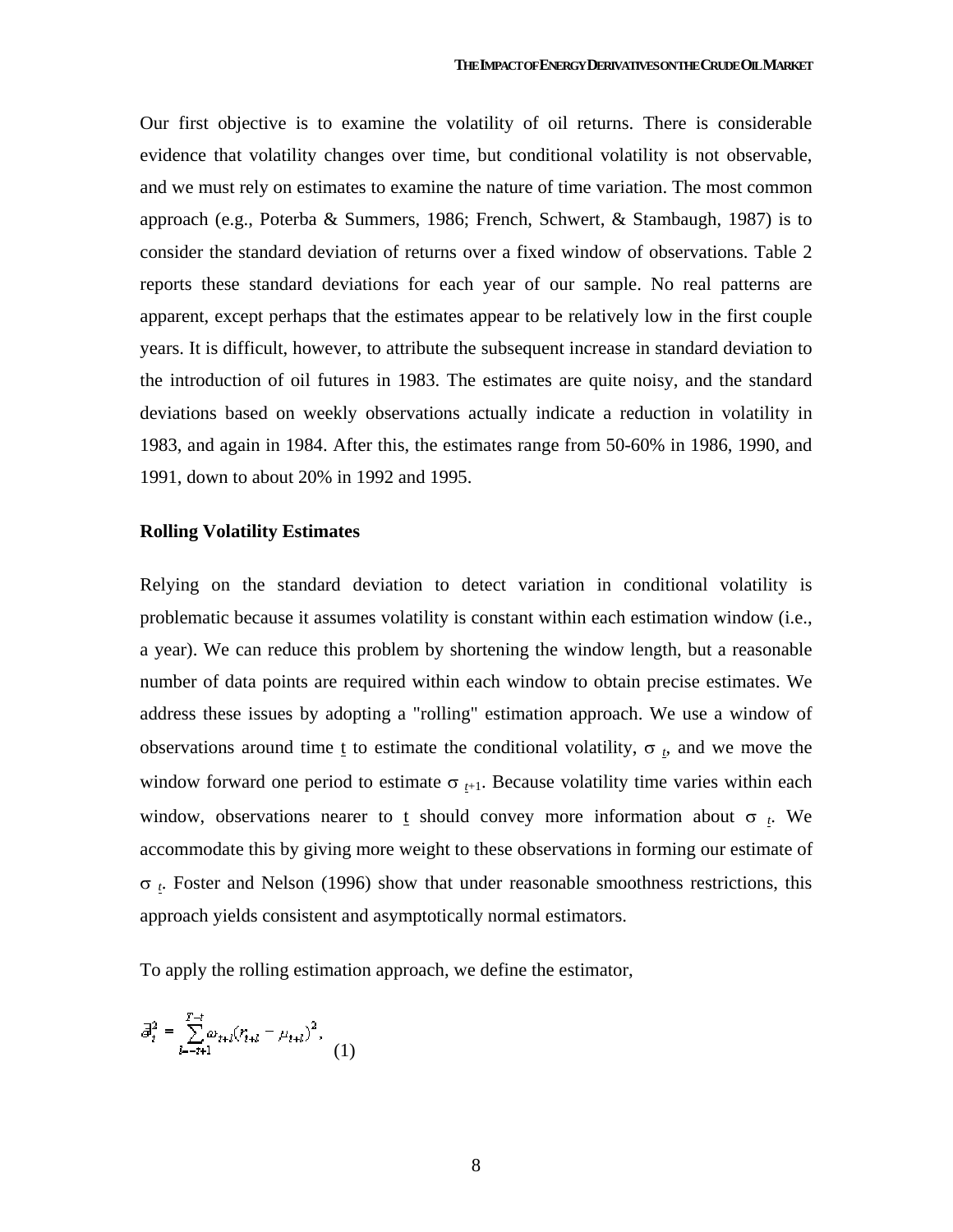where  $r_{t+1}$  and  $\mu_{t+1}$ , respectively, are the conditional return and mean return,  $\omega_{t+1}$  is the weight placed on the innovation at time  $\underline{t} + \underline{l}$ , and  $\underline{T}$  is the number of observations in the sample. Foster and Nelson (1996) show that if volatility is stochastic, the optimal weighting function for a two-sided rolling estimator is

$$
\underline{\omega}_{t+l} = (\alpha_t/2)\underline{e}^{-\alpha_t|l|}, (2)
$$

where  $\alpha_t$  is the decay rate. This estimator is two-sided because it uses both leads and lags of  $r_t$  to estimate  $\sigma_t^2$ . To construct a one-sided estimator (i.e., based only on past information), we set  $\omega_{t+1} = 0$  for  $l > 0$ , and double each of the weights for  $l \le 0$ .

Foster and Nelson (1996) show that the optimal choice of  $\alpha_t$  is  $\phi_t / \theta_t$ , where  $\phi_t^2$  is the conditional variance of volatility innovations and  $(\theta_t^2 + \sigma_t^4)/\sigma_t^4$  is the conditional coefficient of returns kurtosis. We eliminate the time dependency in  $\alpha_t$  by assuming the volatility innovations are proportional to volatility ( $\phi_t = \phi \sigma_t^2$ ) and the coefficient of kurtosis is constant  $(\theta_t = \theta \sigma_t^2)$ . If we also assume that the conditional distribution of returns is normal ( $\theta = 2$ ), then setting  $\alpha$   $t = \phi / 2$  is optimal. Using the estimation procedure developed in Fleming, Kirby, and Ostdiek (1998b) yields  $\alpha = 0.1155$  for daily returns, and  $\alpha = 0.1443$  for weekly returns.

Figure 1 plots the time series of rolling, exponentially weighted volatility estimates obtained from Equation 1. The trends in the daily estimates (Panel A) and the weekly estimates (Panel B) are similar. (Note the difference in *x*-axis due to the earlier start of the weekly sample.) The largest volatility shocks occur in 1986, when oil prices fell by nearly \$10 per bbl, and in 1990, following Iraq's invasion of Kuwait. Aside from these, there is a general upward trend from 1984 through 1988, with a sharp swing from 1989 to 1991 and relatively steady, lower volatility thereafter. The most significant difference in the daily and weekly estimates occurs in 1996, when several large, 2-to-3-day price swings are not detected with weekly observations.

The patterns shown in Figure 1 are generally consistent with the standard deviations reported in Table 2, but two additional features of volatility are now observable. First, the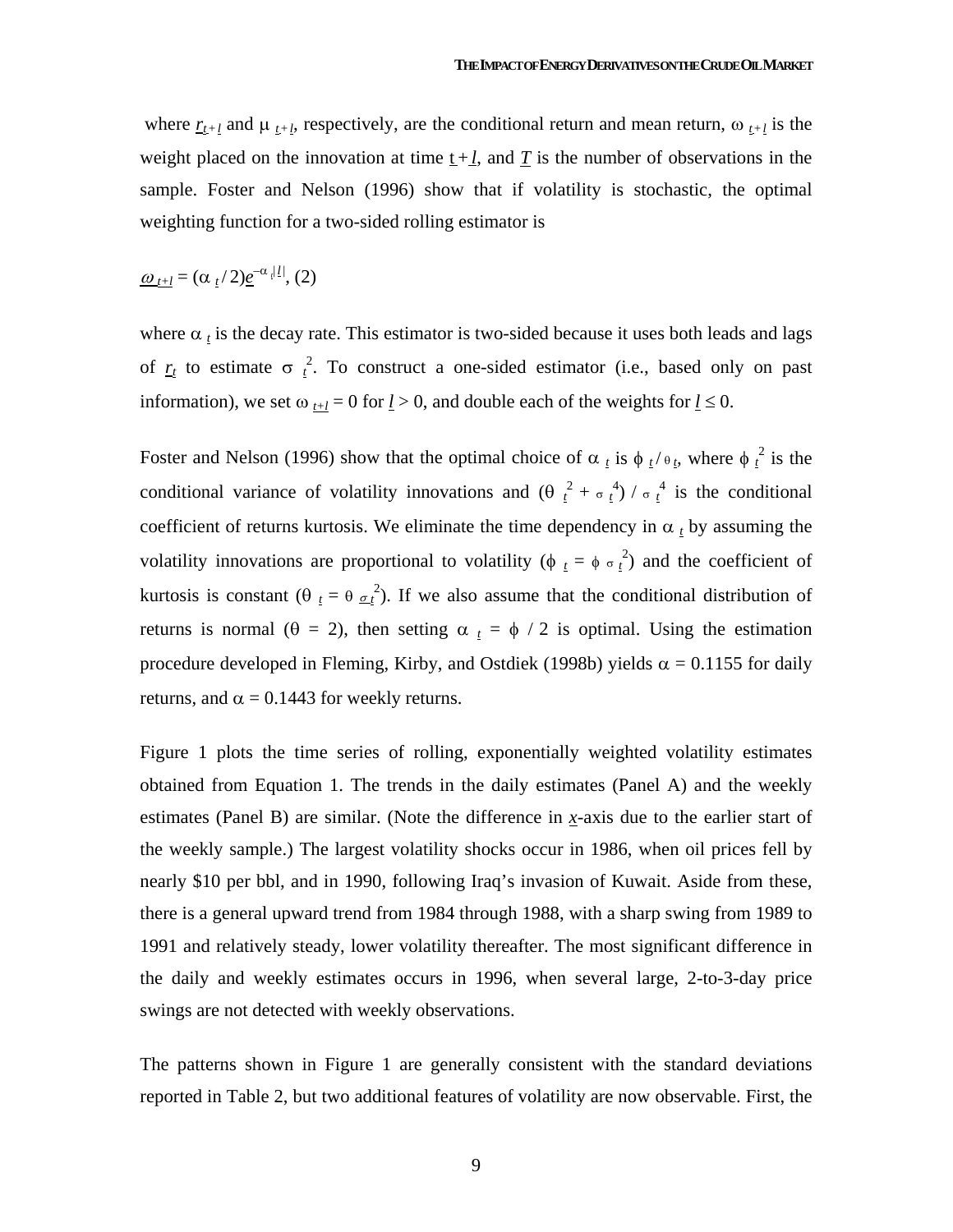time-series estimates in Figure 1 allow us to detect finer variations in volatility. We can see, for example, that weekly volatility is locally high at the beginning of 1983 (prior to the introduction of crude oil futures) and then falls steadily over the remainder of the year. Second, we can observe stylized facts regarding the time-series structure of volatility. In particular, like most financial time series, crude oil volatility is persistent and tends to mean-revert over time. These observations motivate our strategy for evaluating the effect of derivative introductions on volatility. Specifically, we must model the time-series structure of volatility in order to evaluate whether any variation around the introduction date is unusual.

### **A Stochastic Volatility Model**

In this section, we develop and estimate a stochastic volatility model for the crude oil market. The model captures the structure of mean reversion, persistence, and volatility of volatility apparent in the data, and allows us to assess whether the volatility realizations following the introduction of energy derivatives are inconsistent with this structure. We begin by outlining the specification and the intuition behind the model. Then, we describe our estimation strategy and results. Finally, we generate the volatility residuals under the model and examine whether the model adequately captures the time-series structure of volatility in the oil market.

### **The Stochastic Volatility Specification**

Our analysis is based on the volatility model developed in Fleming, Kirby, and Ostdiek (in press). The setup is similar to Clark (1973) and Tauchen and Pitts (1983), where we have an economy that consists of a large number of active speculators with heterogeneous expectations about asset value. As new information arrives in the market, traders revise their expectations and initiate a round of trading. Over the course of a day, these information arrivals generate a large number of unpredictable price changes. If we let  $\varepsilon$  *it* represent the incremental return generated by event *i*, then the return on day t can be modeled as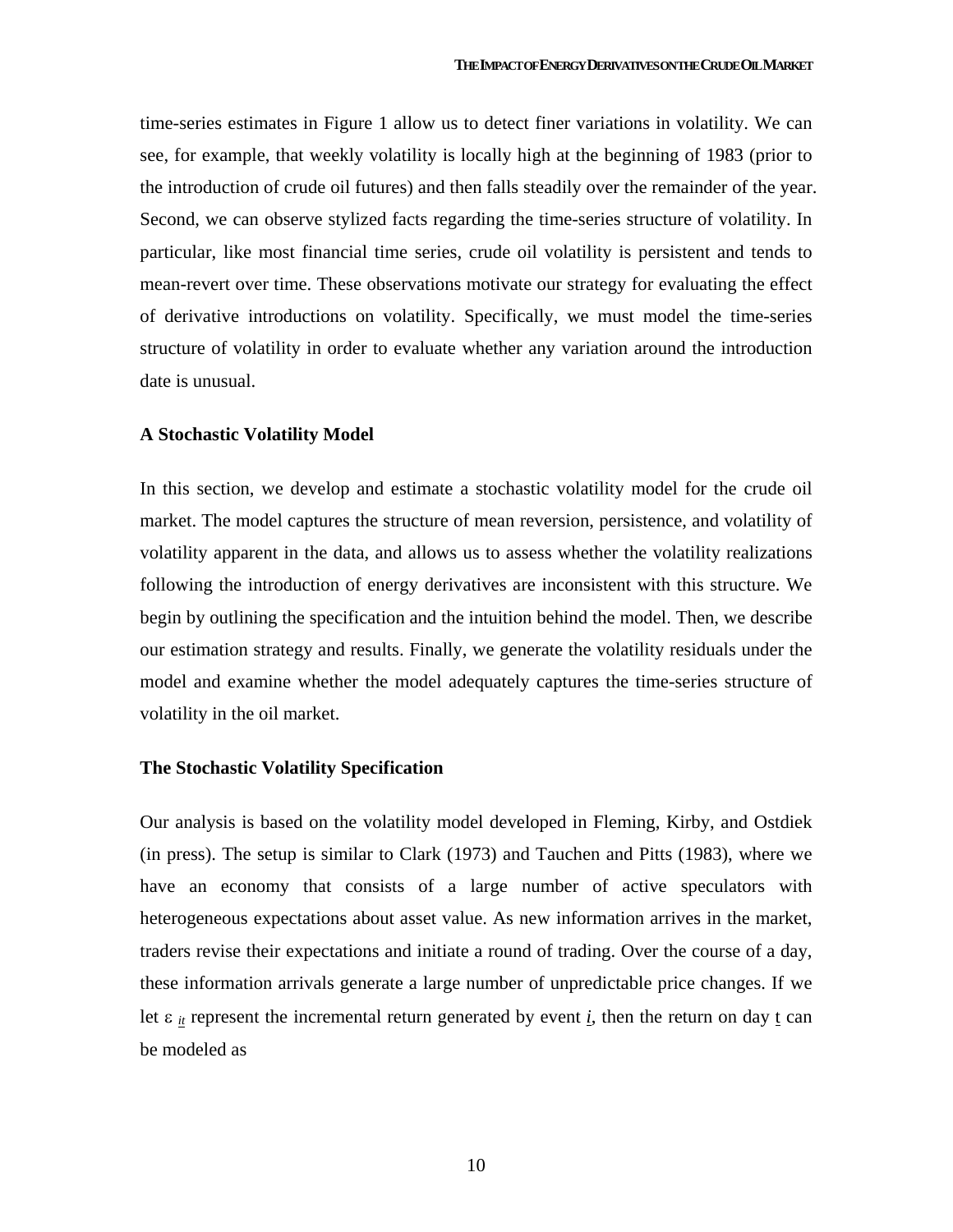$$
r_{t} = \mu_{t} + \sum_{i=1}^{L} \varepsilon_{it}
$$
 (3)

where  $I_t$  is the number of information events that occur. We assume  $\varepsilon_t$  is *iid* normal with mean zero and variance  $\sigma \varepsilon^2$ , but note that because we can rewrite the summation in Equation 3 as  $\sigma \varepsilon_{Zt} \sqrt{I_t}$ , where  $z_t = 1/\sqrt{I_t} \sum_{i=1}^{I} (\varepsilon_{i} \sigma_{i})$ , the central limit theorem implies  $z_t$  $\longrightarrow N(0,1)$  as  $I_t \longrightarrow \infty$ . Therefore, even if  $\varepsilon_t$  is nonnormal and exhibits weak forms of serial dependence, the conditional distribution of  $r_t$  should be approximately normal with mean mean  $\mu_t$  and variance σ ε<sup>2</sup> $I_t$ .

We impose more time-series structure by exploiting the relation between information flow and the volatility of returns ( $\sigma_t = \frac{\sigma \mathcal{E}}{I_t}$ ). As noted above, volatility is persistent and empirical research indicates that increases in volatility are more likely than decreases of the same magnitude (i.e., asymmetry). We capture these features by focusing on the representation,

$$
\underline{r_t} = \mu_t + \exp(\frac{1}{2} \underline{h_t}) \underline{z_t}, (4)
$$

where  $h_t \equiv \ln \frac{t^2}{2t}$ , and modeling  $h_t$  as an AR(1) process,

$$
\underline{h_t} = \gamma + \phi_{h} \underline{h_{t-1}} + \underline{u_t}, (5)
$$

where  $\underline{u}_t$  is *iid* with mean zero and independent of  $\underline{z}_t$ .

The AR(1) structure in equation (5) yields a volatility specification that is similar in many respects to an EGARCH model (Nelson, 1991). Volatility is constrained to be nonnegative: it follows an exponential autoregressive process and is asymmetric in levels. An important difference, however, is that under our model, volatility is stochastic rather than known conditional on past prices. This feature is attractive because the information flow to financial markets is unpredictable and it is information that generates volatility. As a result, our specification may better capture salient features of the return generating process.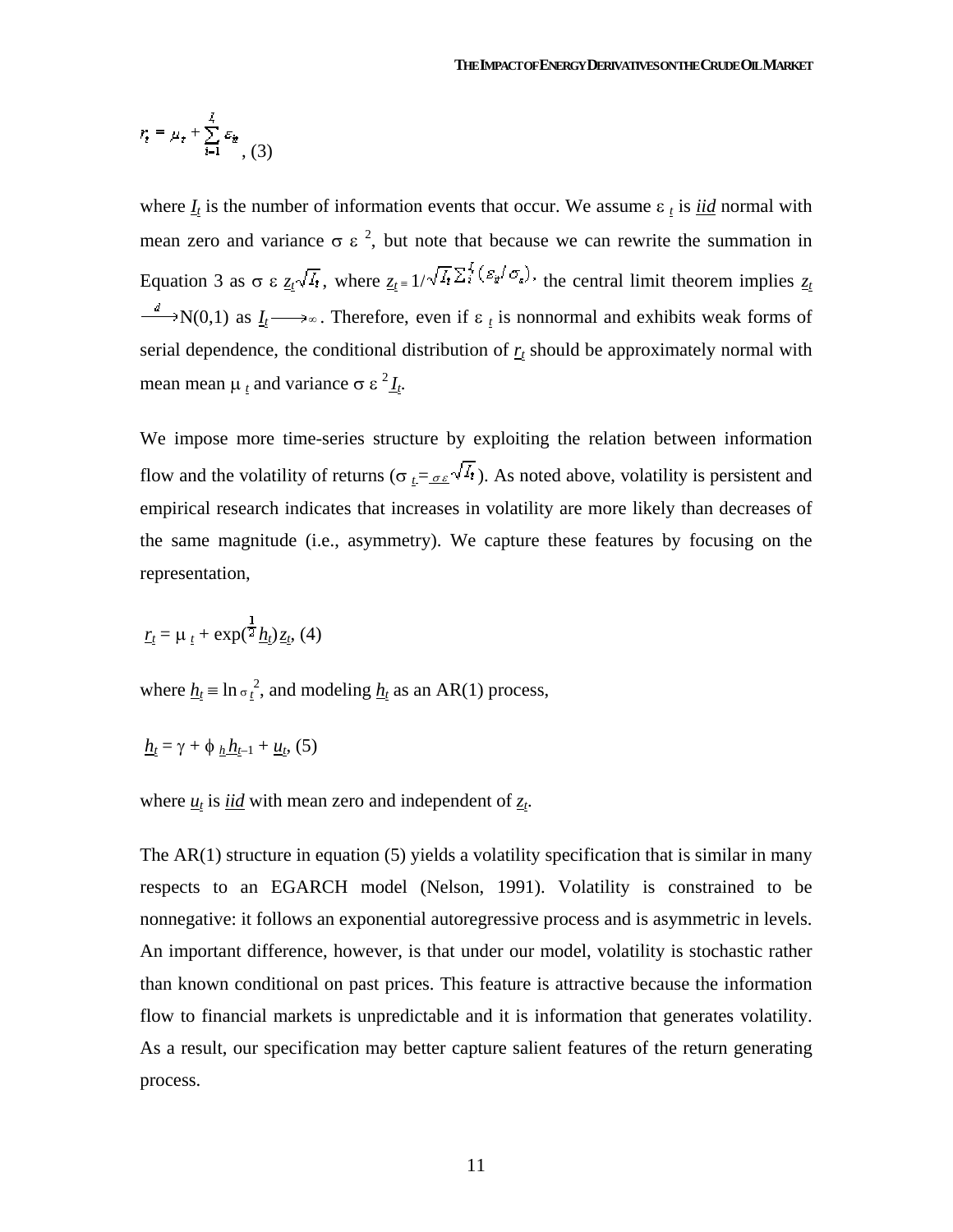#### **Model Estimation**

We estimate and test our volatility specification by forming a set of moment restrictions from Equations 4 and 5 and applying Hansen's (1982) generalized method of moments (GMM). We assume  $|\phi_h|$  < 1 in Equation 5, so  $h_t$  is stationary with mean  $\mu_h = \gamma (1 - \phi_h)$ and variance  $\sigma_h^2 = \sigma_u^2 (1 - \phi_h^2)$ . The autocorrelation of return innovations is zero at all lags, but there can be a substantial degree of higher-order dependence apparent in the logarithm of squared returns,

$$
\ln \underline{r}^2_{t} = \underline{h}_t + \ln \underline{z}^2_{t}. (6)
$$

Because  $z_t$  is standard normal, the mean and variance of  $\ln z_{t}^2$  are -1.27 and 4.93 (Abramowitz and Stegun, 1972). Defining  $y_t = \ln \left( \frac{r^2}{t} - E[\ln \left( \frac{r^2}{t} \right)] \right)$ , we obtain the transformed system

$$
y_t = h_t + \xi_t
$$
  

$$
h_t = \gamma + \phi_h h_{t-1} + u_t, (7)
$$

where  $\xi_t = \ln \frac{z^2_t}{t} - E[\ln \frac{z^2_t}{t}]$ , is mean zero with variance 4.93 and independent of  $h_t$ . Under our stated assumptions, we can obtain the following moment restrictions for  $y_t$ .

$$
\begin{aligned}\n\mathbb{E}[y_t] &= \mathbb{E}[h_t] \\
\text{var}(y_t) &= \text{var}(h_t) + \text{var}(\xi_t) \\
\text{cov}(y_t, y_{t+k}) &= (\phi)^k \text{var}(h_t)\n\end{aligned} \tag{8}
$$

for all integers  $k > 0$ .

To impose these moment restrictions and estimate the parameters of the model, we define the GMM disturbance vector,

(9)

where  $\theta = [\mu_{h}, \mu^2, \phi_h]'$  is the vector of unknown parameters,  $k = 1, 2, \ddot{O}$ , *l* counts the number of autocorrelation restrictions used in the estimation, and  $\sigma \xi^2 = 4.93$ . The first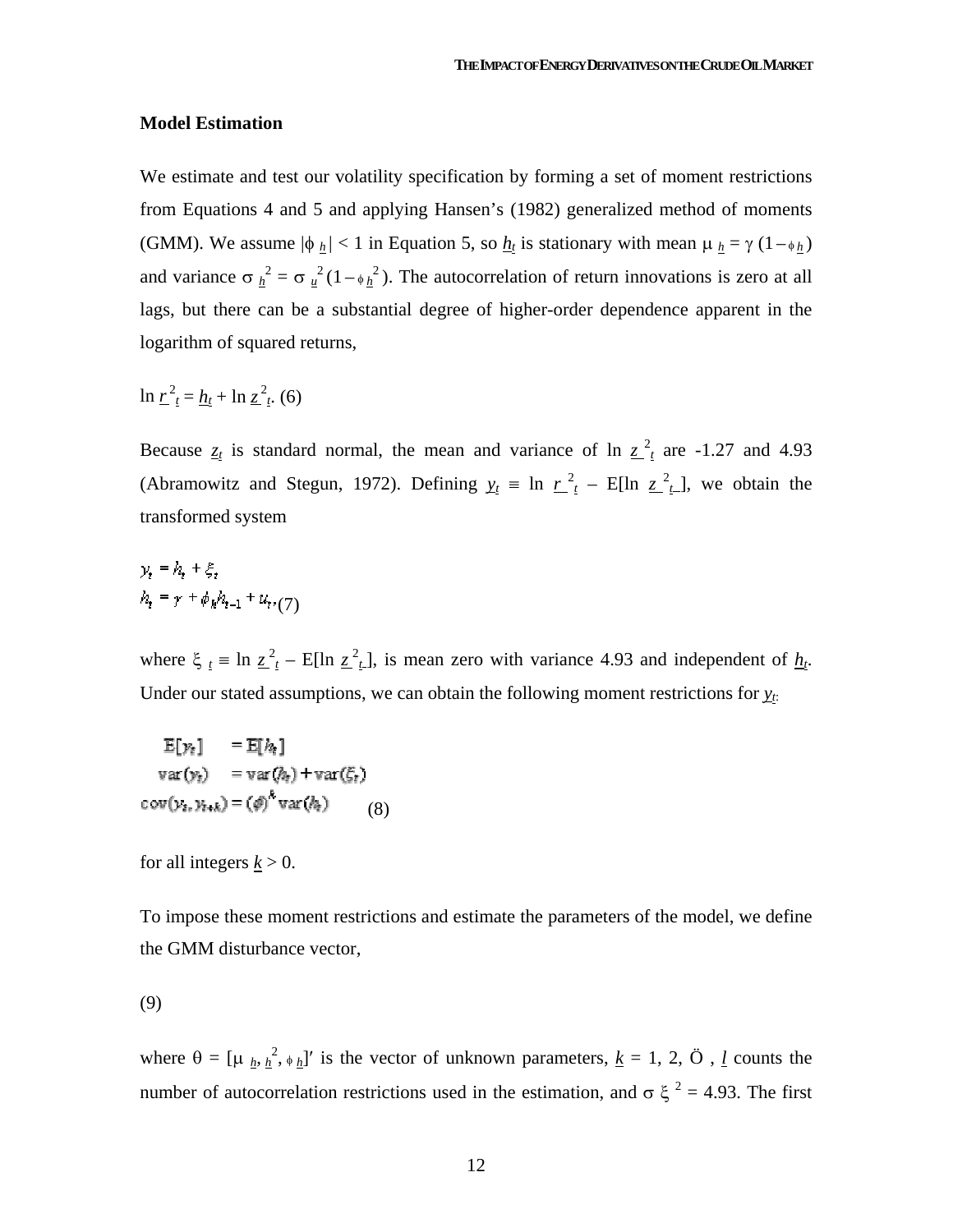two restrictions identify the mean and variance of the log volatility,  $h_t$ , and the  $l$ remaining restrictions identify the AR(1) parameter of the  $h_t$  process, φ<sub>*h*</sub>.

We construct the  $y_t$  series used in the estimation by removing from the raw data any seasonal patterns in returns and volatility. First, we remove returns seasonality by using the residuals from a regression of raw returns on six variables: a dummy variable for each weekday and a variable that counts the number of nontrading days between observations. Second, we remove volatility seasonality by regressing these residuals on the Monday dummy and nontrading day variables. Adding 1.27 to the intercept and residuals from this regression yields the seasonally adjusted series that we use in the estimation.

We estimate the system by minimizing  $g_T(\theta)$ '  $\mathbb{F}_2^1 g_T(\theta)$ ' where  $g_T(\theta)$ ' =  $\mathbb{F}_2^1 \mathbb{F}_2^1 e(\theta)$  and  $\mathbb{F}_2^1$ is a consistent estimate of the GMM covariance matrix. For the asymptotic distribution theory of GMM to hold, we assume that the series is stationary and ergodic and that the regularity conditions in Hansen (1982) are satisfied. Our choice of  $\vec{S}$  adjusts for conditional heteroskedasticity and autocorrelation using Parzens weights and Andrews's (1991) method of band-width selection. The system in Equation 9 has  $l + 2$  moment conditions and three unknown parameters, leaving  *– 1 overidentifying restrictions. As a* result, the GMM procedure yields a direct test for specification error in the form of an overidentifying test statistic (Hansen, 1982). Since there is no theoretical guidance for choosing the optimal *l*, we estimate the system using  $l = 10, 20, 30,$  and 40 for daily observations and  $l = 12, 16, 20,$  and 24 for weekly observations.

Table 3 reports the estimation results. In general, the parameter estimates are fairly insensitive to the lag length. The mean of  $h_t$  is stable, and although  $\phi$  *h* increases slightly for longer lags at the daily level, no such pattern is apparent at the weekly level. All of the estimates of  $\phi$  *h* indicate a slow decay in the autocorrelation function of  $h_t$ , suggesting a long lag length is necessary to capture the persistence of volatility. Therefore, for the remainder of the study, we rely on the estimation results using *l* = 40 for daily returns and  $l = 24$  for weekly returns. These lag lengths encompass periods of about 2 months and 6 months, respectively.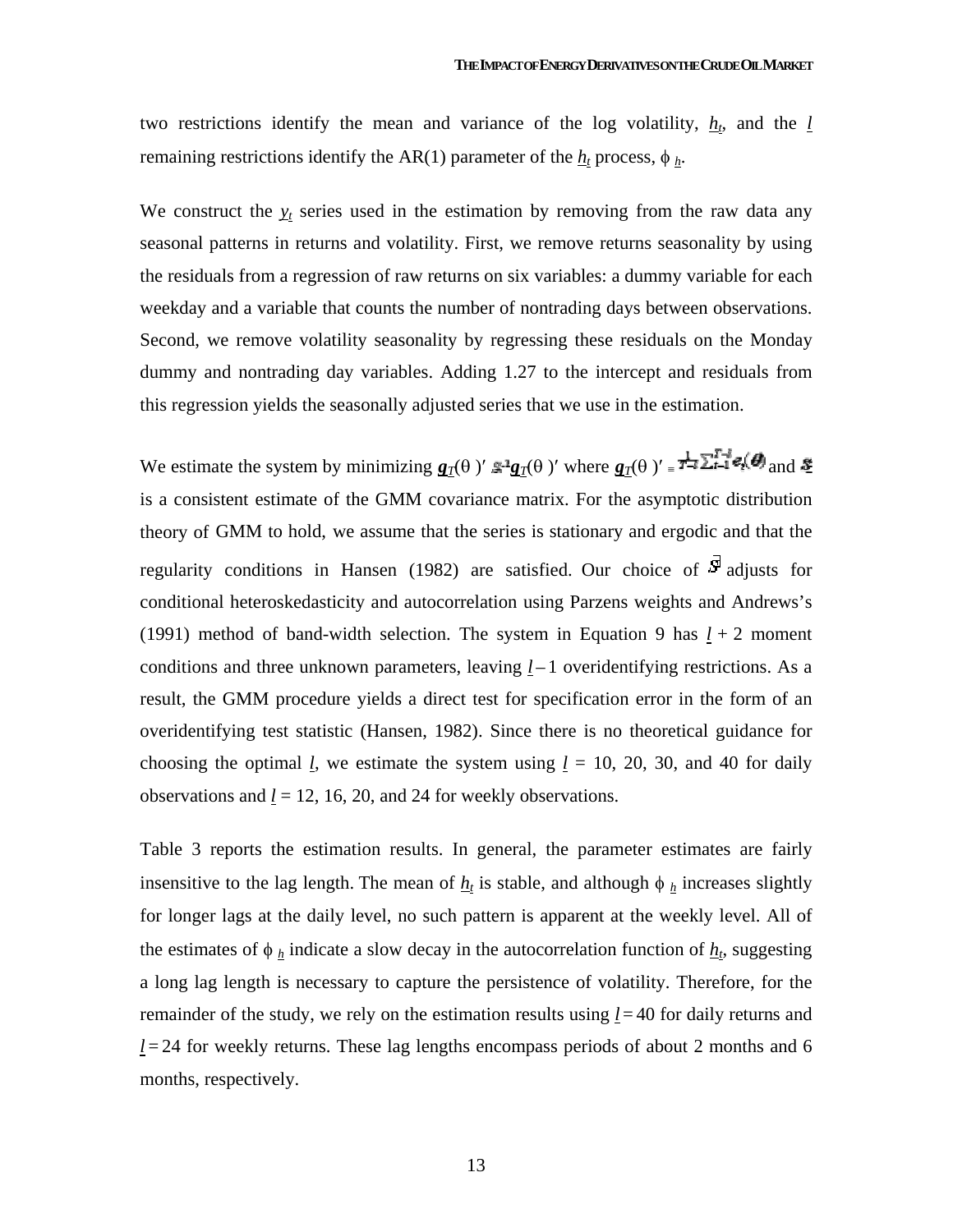The final two lines in each panel of Table 3 report the overidentifying test statistics for our stochastic volatility model. None of these statistics indicate rejection. The statistics become less significant with longer lag lengths, but this is consistent with our argument that longer lags are necessary to capture the strong volatility persistence. Therefore, we conclude that the GMM estimation reveals little evidence of model misspecification.

## **Fitted Volatilities**

We now want to use our fitted volatility model to evaluate whether the residuals under the model seem abnormal following the introduction of derivatives. Although our GMM approach yields parameter estimates for the model, it does not produce a fitted time-series of volatility estimates (or residuals). We generate these estimates using the Kalman filter.

To fit the filter to our stochastic volatility specification, we express Equation 7 as

$$
y_t = \underline{h}_t + \xi_t
$$
  

$$
\underline{h}_t = \mu_{\underline{h}} (1 - \phi_{\underline{h}}) + \phi_{\underline{h}} \underline{h}_{t-1} + \underline{u}_t, (10)
$$

where  $\mu_h(1 - \phi_h) = \gamma_h$  is the constant in the AR(1) specification of volatility. We parameterize Equation 10 using the consistent estimates obtained from our GMM analysis. The filtering algorithm takes the observed  $y_t$  series and, for each day in the sample, delivers two estimates of  $h_t$ . The first estimate is the best linear forecast of  $h_t$ given all of the data available through time  $t-1$  (i.e., a one-sided estimate). The second, commonly called the smoothed estimate, is the best linear estimate based on the entire sample (i.e., a two-sided estimate).

Figure 2 plots the fitted volatilities. Comparing these estimates to the rolling volatility estimates in Figure 1 (note that the *y* scales for the two figures are slightly different) reveals that the fitted volatilities exhibit less time series variation. In other words, we observe fewer extreme volatilities in Figure 2. This should not be surprising, however, since the Kalman filter procedure generates a best linear fit of the unobservable volatility at each point, and, therefore, unusual price changes influence this estimate less than they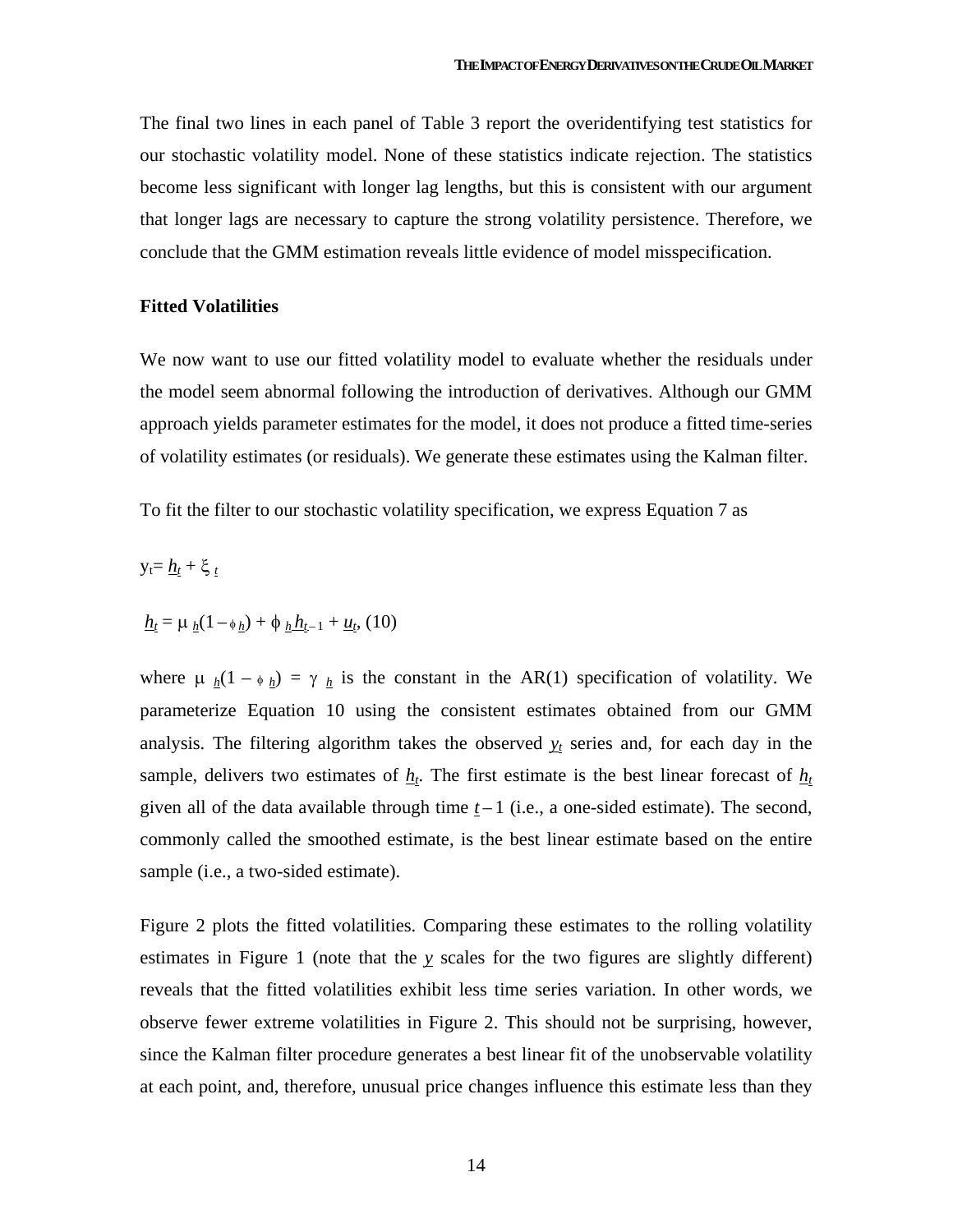influence the rolling estimate. Aside from this difference, the patterns shown in Figures 1 and 2 are generally comparable.

#### **Diagnostics**

As a final robustness check before using the Kalman filter estimates to evaluate the effect of derivative introductions, we conduct a series of specification tests similar to those used to evaluate GARCH models. Our model implies that the time *t* return is drawn from a normal distribution with mean  $\mu$  *t* and variance  $I_t$ . Therefore, if the model is wellspecified, the standardized, seasonally adjusted returns  $(z_t)$  should be *iid* normal with mean zero and variance one. We construct the  $\mathbf{z}_t$  series from our Kalman filter estimates of  $h_t$ ,

 $z_t = (11)$ 

The second term in the denominator accounts for volatility seasonalities and is the same adjustment we used to compute the  $y_t$  series for the GMM estimation. If our model is well specified, the moments of  $z_t$  should match those of a standard normal random variable.

Table 4 reports the specification results for both daily (Panel A) and weekly (Panel B) data sets. The first four columns report the mean, variance, skewness, and excess kurtosis of  $z_t$  (and the smoothed estimates,  $z_t^*$ ), and the final three columns report the autocorrelations of the series, its absolute values, and its squared values. As a benchmark for comparison, we also report these statistics for the nonstandardized, seasonally adjusted returns. Focusing on the standardized returns, both the one-sided and smoothed series exhibit substantial departures from normality. In particular, for each series, the variance is greater than one and both the skewness and excess kurtosis are positive.

We evaluate the significance of these results using simulations. We use our GMM estimates to parameterize the return generating process in equations (4) and (5), and we simulate realizations of  $z_t$  and  $u_t$  to generate the  $h_t$  and  $y_t$  series. We then apply the Kalman filter to this  $y_t$  series to estimate  $h_t$ , we construct the standardized returns  $(z_t)$ , and we compute each of the statistics reported in Table 4. We repeat this simulation 5,000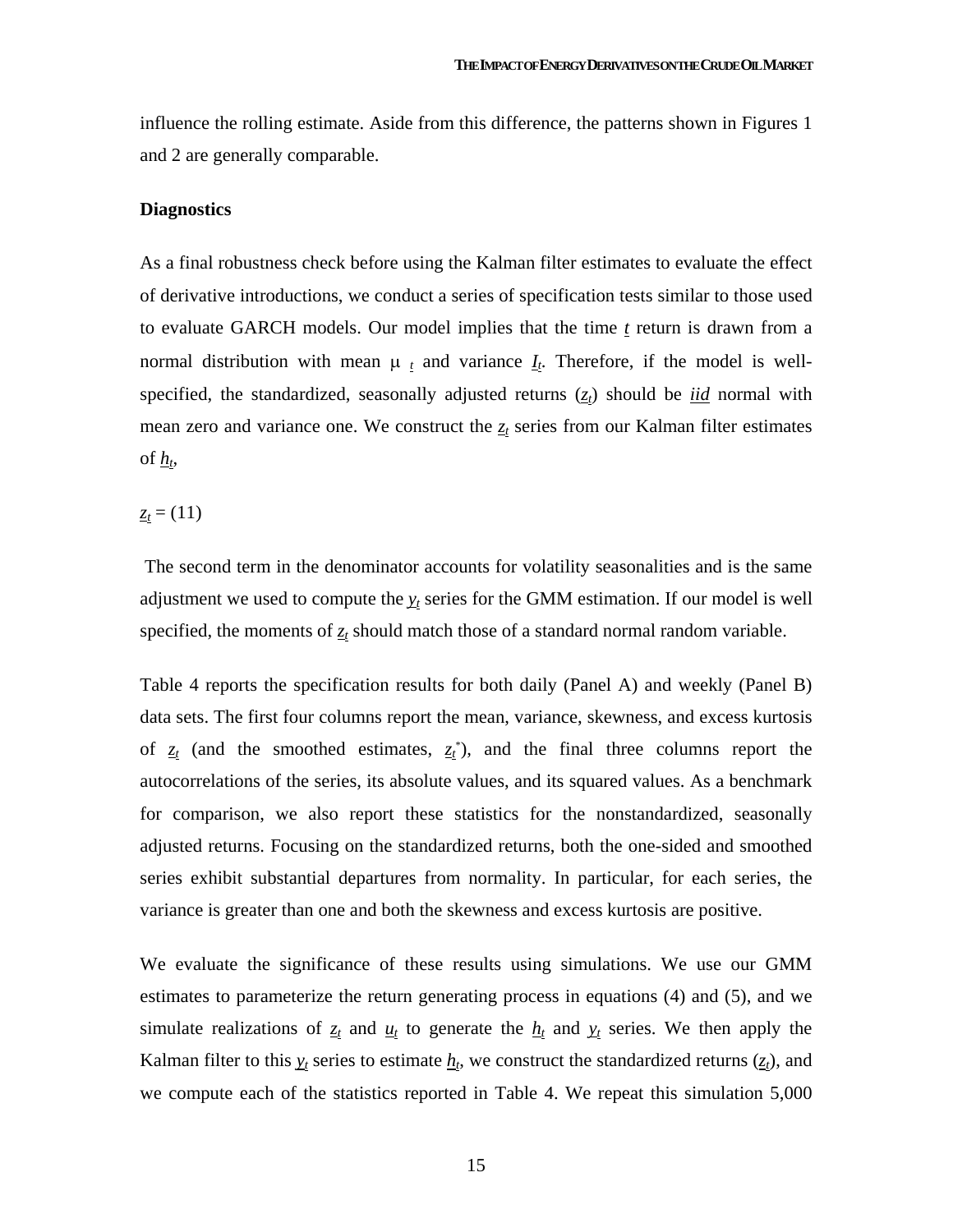times. In Table 4, under each statistic, we report the probability of realizing in the simulations a value lower than that observed in the data. These probabilities indicate that the variance, skewness, and kurtosis of both daily and weekly returns are significantly greater than we would expect under the model, as are the autocorrelations of absolute and squared daily returns.

Despite these findings, there is also evidence that the model captures many features of observed returns. The deseasonalized returns  $\left(\frac{r}{r}\right)$  reported in Table 4 evidence large degrees of skewness and excess kurtosis at both the daily and weekly levels. The model explains much of this behavior, for example, reducing the skewness in daily returns by a factor of 17 and the excess kurtosis by a factor of 6. The model also reduces the intertemporal dependence apparent in squared daily returns and absolute and squared weekly returns, and the mean reversion apparent in weekly returns. These findings indicate that although there is evidence of misspecification, the model performs rather well given its simple AR(1) structure.

#### **The Effects of Derivative Introductions on Crude Oil Volatility**

#### **Introduction of Crude Oil Futures**

We now use our stochastic volatility model to evaluate the effect of energy derivative introductions on the structure of crude oil volatility. We focus first on the introduction of crude oil futures on March 30, 1983. Our strategy is as follows. We first fit our stochastic volatility model using the postintroduction sample of weekly data. We then use the resulting parameter estimates to calibrate the Kalman filter and estimate the weekly series of  $h_t$  for the entire sample (both pre- and postintroduction). Finally, we evaluate the significance of the  $h_t$  realizations subsequent to the introduction date. If the structure of volatility changed following the introduction, then these realizations will be inconsistent with our fitted model.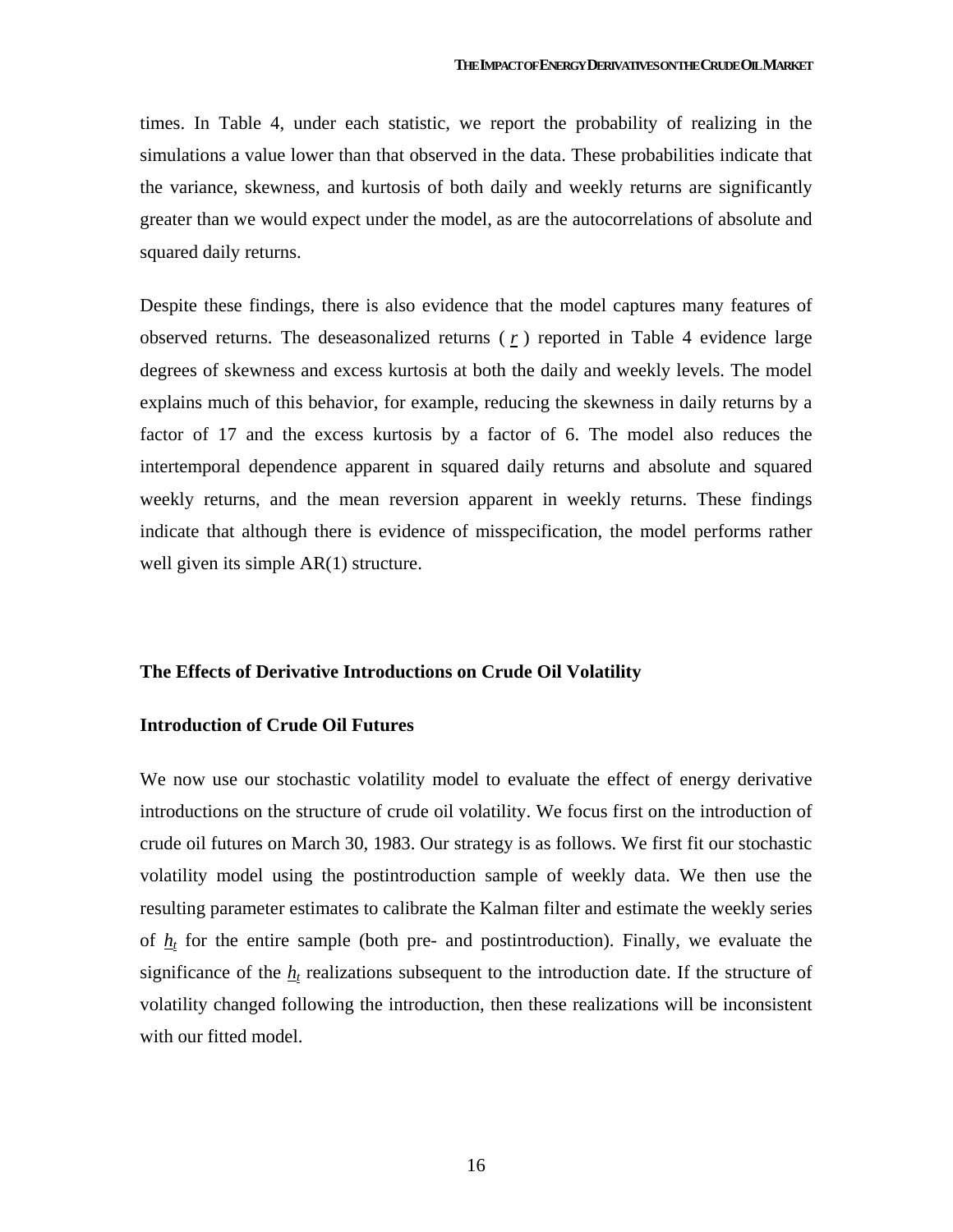The GMM estimation results using the postintroduction sample (770 observations) are similar to those reported in Table 3 using the entire sample (829 observations). For a lag length of  $\underline{l} = 24$ , the estimates of  $\mu_h$ ,  $\sigma_h^2$ , and  $\phi_h$ , respectively, are -6.8652, 1.4169, and 0.9562. The largest change from the overall sample is for the  $\sigma h^2$  estimate, but with a standard error over 0.26, this change is not statistically significant. The *J* statistic for the postintroduction period is 16.66 ( $p$  value = 0.8256). These findings suggest that excluding the preintroduction sample does not meaningfully alter our fitted stochastic volatility model.

We now use these fitted parameter estimates in our Kalman filter procedure to estimate the  $h_t$  series for the entire sample (both pre- and postintroduction). For this analysis, we use the one-sided (rather than the smoothed) estimates from the filter, so the current volatility estimates are not influenced by future innovations. On the last Friday before the introduction of crude oil futures, March 25, 1983, our estimate of  $h_t$  is -9.3070, which implies an annualized volatility rate of  $\exp(\frac{1}{2} h_t) \sqrt{52} = 6.87\%$ . Now, we need to determine whether the next  $\underline{k}$  volatility realizations, conditioned on  $\sigma$ <sub>t</sub>, are consistent with our fitted volatility model.

Fleming, Kirby, and Ostdiek (1998) demonstrate that, under the model,

$$
h_{k+1}|h_k \sim N - \frac{\hbar (1 - \phi_k^k)}{1 - \phi_k} + \phi_k^k h_k, \ \sigma_k^2 (1 - \phi_k^2)^k \tag{12}
$$

Given the volatility level on March 25, the E[ $h_{t+k}$ ] in Equation 12 implies a volatility for the following week of 7.25%. The realized volatility was greater than expected, 8.70%. Using the distribution in Equation 12, the probability of realizing a volatility less than 8.70% is 0.8534. This indicates that the increase in volatility during this week was not statistically significant.

It may be misleading, however, to use the analytical distribution in Equation 12 to measure abnormal volatility. Our fitted volatilities are measured with error because we first estimate the parameters of our volatility model, and then we use the Kalman filter to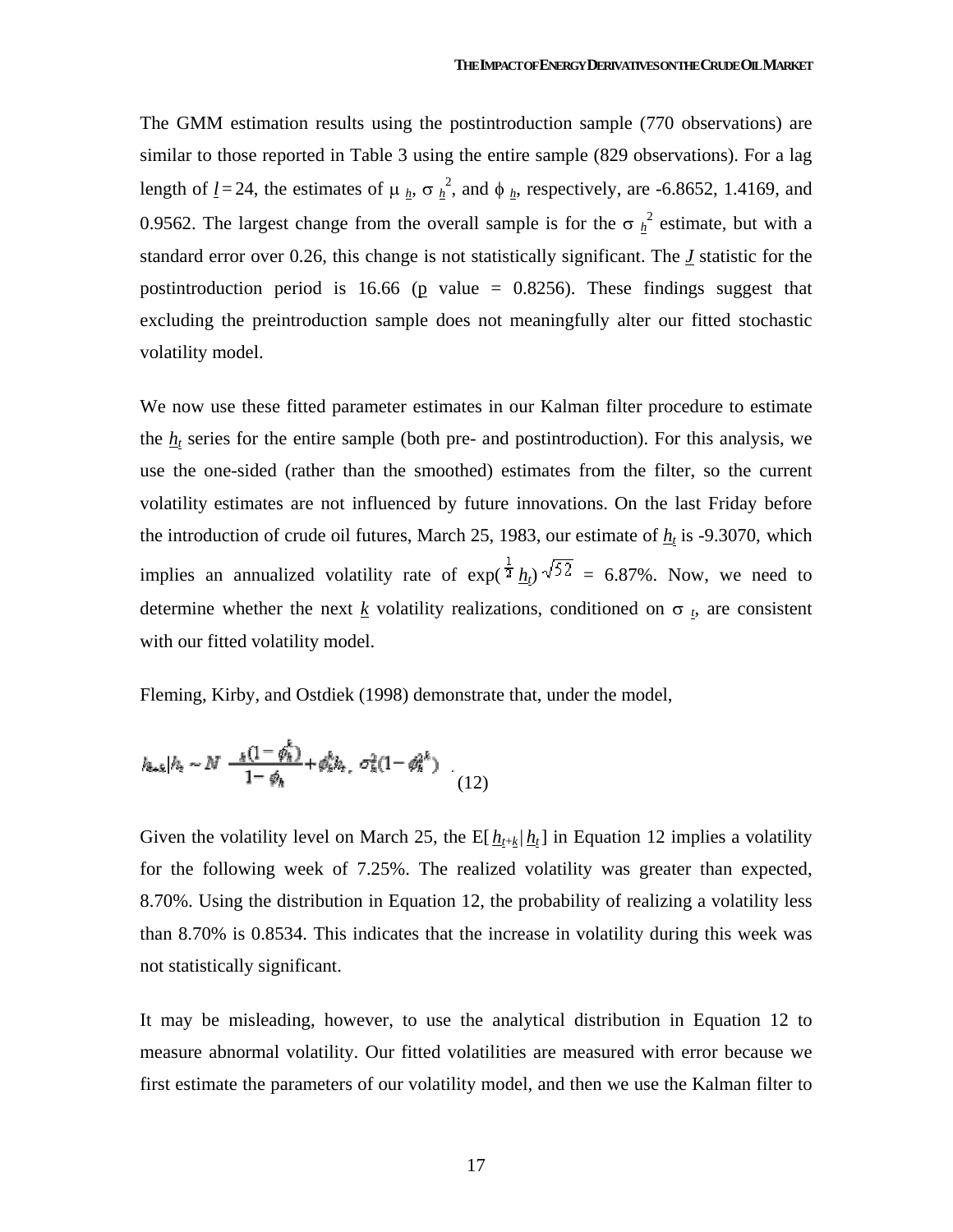estimate the true  $h_t$  series. This yields a fitted  $h_t$  series that is "smoother" than the true (but unobservable) one. To assess the impact of these issues, we compare the distribution of  $\underline{h}_{t+1}$  – E[ $\underline{h}_{t+1}$  | $\underline{h}_t$ ] innovations under Equation 12 to the empirical distribution. Across the entire postintroduction sample, less than 1% of the realizations fall in the upper 10% of the analytical distribution, and only 4% of the realizations fall in the lower 10%. This finding indicates that the distribution of the fitted  $h_t$  series is indeed quite different than the analytical distribution.

To control for this difference, we use the empirical distribution of the fitted volatility innovations to determine whether volatility around the introduction date is abnormal. We use our fitted model, and the fitted  $h_t$  series, to compute the realized  $u_t$  under Equation 10. We then simulate the empirical distribution by drawing (with replacement) from the sample of  $\underline{u}_t$  realizations beginning 1 year after the introduction date. Starting from  $\underline{h}_t$ , we generate a sequence  $\underline{u}_{t+1}$ ,  $\ddot{O}$ ,  $\underline{u}_{t+52}$ , and use Equation 10 to compute the corresponding  $\underline{h}_{t+1}$ ,  $\ddot{\text{O}}$ ,  $\underline{h}_{t+52}$ . Repeating this process 5,000 times, we approximate the distribution of  $\underline{h}_{t+k} | \underline{h}_t$ for  $k = 1, \ddot{O}, 52$ .

The second, third, and fourth columns of Table 5, respectively, report the fitted volatilities and their simulated expected values and probabilities for the 52 weeks following the introduction of crude oil futures. The second line, for example, shows the increase in volatility from 6.87% to 8.70% during the first week. Based on the empirical distribution, this increase appears to be abnormally high (p value  $= 0.9704$ ). During the following 3 weeks, volatility continued to increase, up to 14.52%. This realization, given  $\sigma_t$  = 6.87%, is also significant (p value = 0.9966). By the 12<sup>th</sup> week, however, volatility fell to 6.27%, and the volatilities realized after this date perhaps seem unusually low rather than high.

The average volatility statistics, reported in the final three columns of Table 5, allow us to address whether the average realization during the subsequent *k* weeks (rather than just the endpoint) is abnormal. We approximate the distribution of the average volatility using the same simulations as before, except now for each  $h_{t+k}$  realization we compute the average of  $\sigma_{t+1}$ ,  $\ddot{\sigma}_{t+k}$ . Consistent with the individual realizations, the average volatility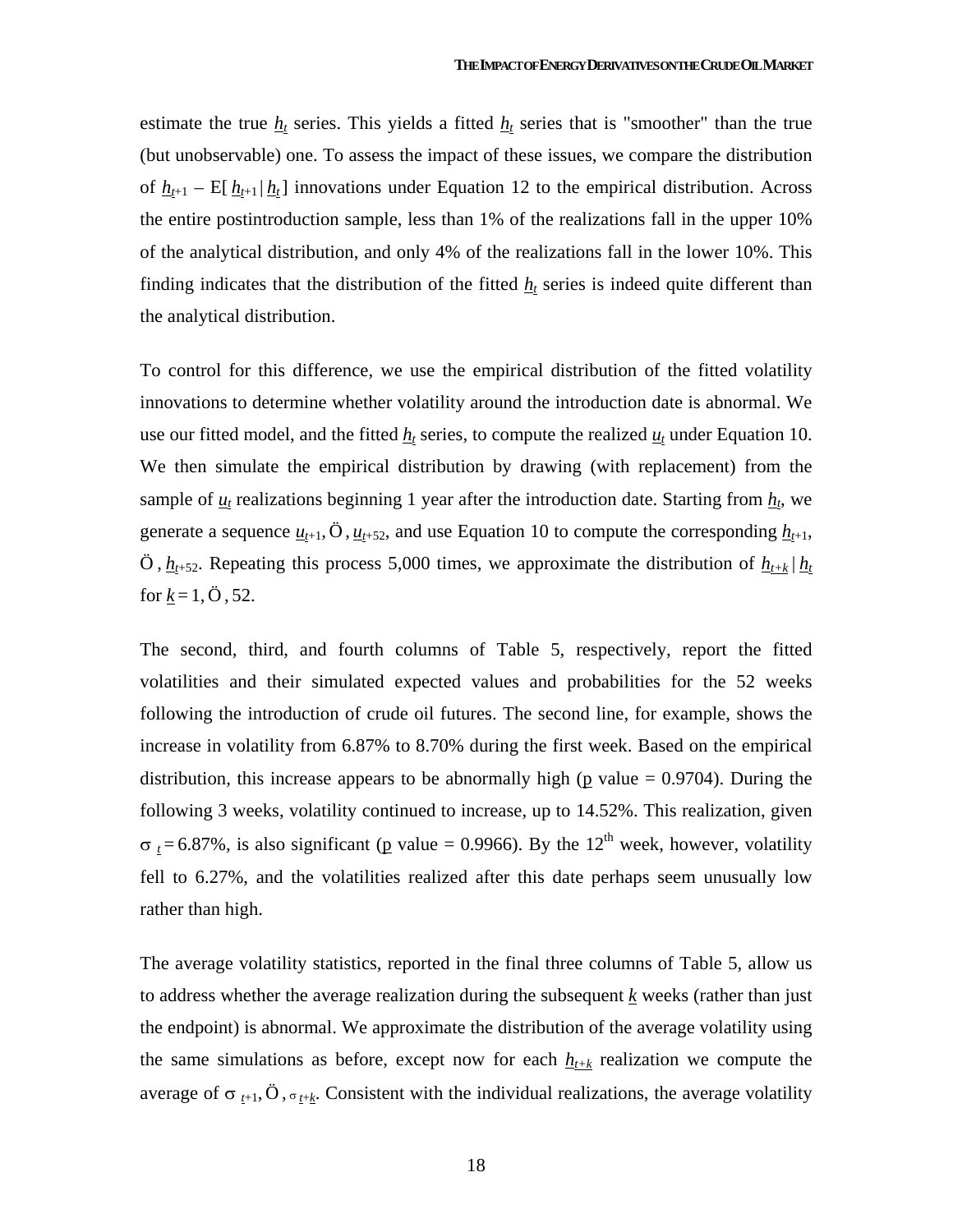over the first 4 weeks is significantly greater than expected. This similarity is not surprising since volatility follows a fairly direct path in reaching  $\sigma$  <sub>t+4</sub>. The average volatility through  $t + 24$ , on the other hand, is less abnormal than the  $\sigma_{t+24}$  realization. This occurs because volatility increases sharply and then decreases sharply to reach  $\sigma_{t+24}$ . After 52 weeks, the average volatility, like  $\sigma$ <sub>*t*+52</sub>, seems unusually low. The actual level of volatility increases over this period, however, the initial volatility ( $\sigma_t = 6.87\%$ ) is below the long-term mean ( $\sigma = 23.29\%$ ), and the rate of mean reversion is slower than expected under our stochastic volatility model.

Conditional on  $\sigma$  *t*, both the realized and average volatility through  $t + k$  and  $t + k + 1$  are correlated. To focus purely on the innovations between any two dates, we also consider the expected step-ahead realizations (i.e.,  $E[\sigma_{t+k+1} | \sigma_{t+k}]$ ). These expected values, and the realized p values, are reported in the fifth and sixth columns of Table 5. This evidence indicates that the most unlikely sequence of innovations occur in the first 3 weeks after the introduction ( $p$  values of 0.9704, 0.9128, and 0.9692). If we assume these innovations are *iid* normal, then the sum of their squared, standardized values is distributed  $\chi_3^2$ . The realized value is 8.8981, and the probability of realizing a value this high is just 0.0307. Over the remaining 49 weeks, the sequence of step-ahead realizations exhibit no apparent pattern.

Based on this evidence, we conclude that volatility indeed increased following the introduction of crude oil futures. The increase is prominent over the first 3 to 4 weeks, although an isolated sharp volatility drop occurs in the  $12<sup>th</sup>$  week. As a result of this drop, the realized and average volatilities after a year seem lower than expected. This finding may, in part, actually be symptomatic of a longer term volatility increase following the introduction. Trading activity was thin during the first year of the oil futures market, but both volume and open interest grew by 500% after the first year and by over 2,500% after 5 years. Therefore, any volatility effects in the spot market might develop over a period of time. Because our model estimation is based on the entire postintroduction sample, these effects would be present in the model but not in the data during the first year.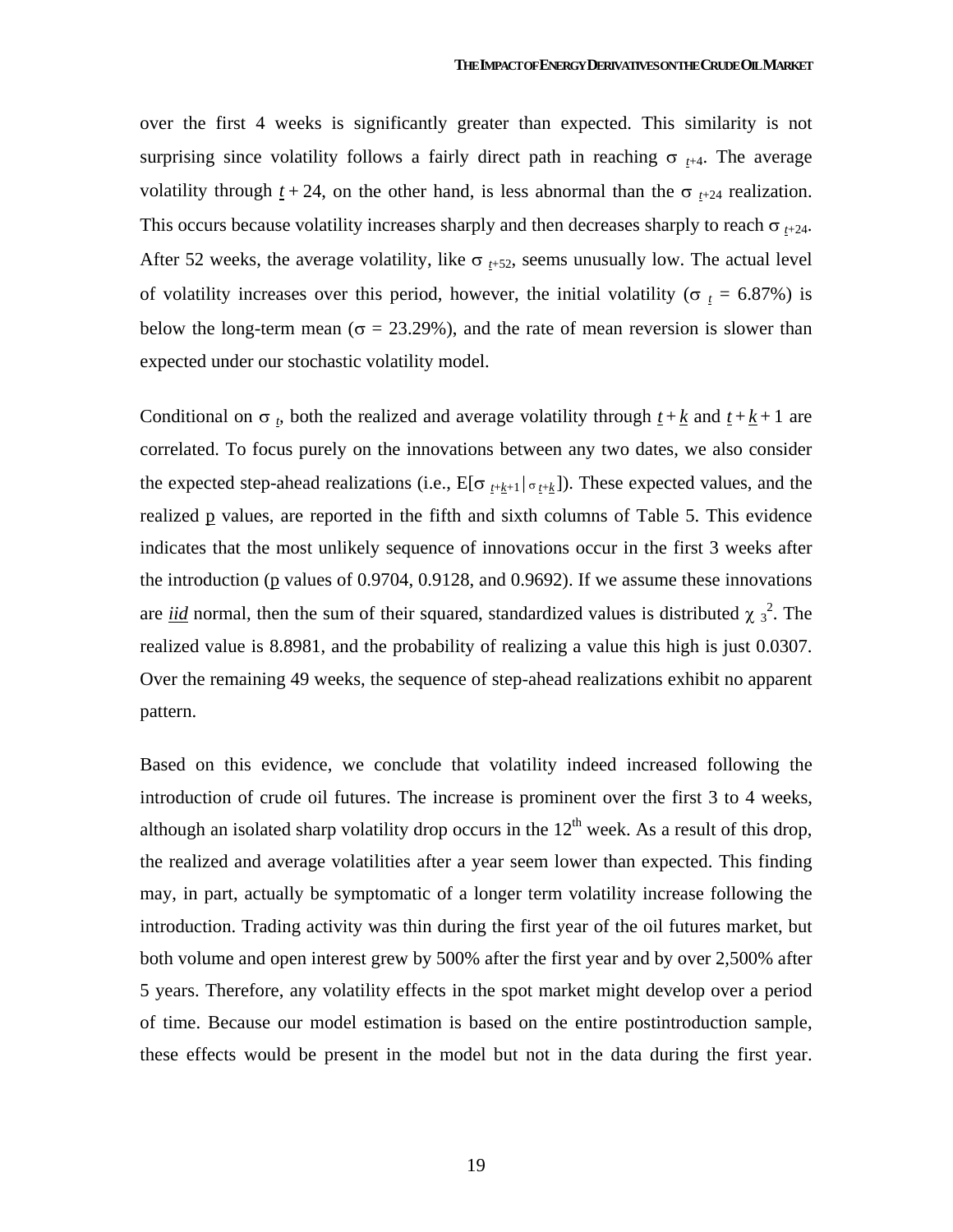Volatility may seem low during this year only because it fails to revert toward this higher, long-term mean volatility.

#### **Subsequent Energy Derivative Introductions**

Next, we examine the effect of other energy derivatives introduced after crude oil futures. If our previous results are due to increasing market completeness, we might expect similar results following the introduction of crude oil options. Options may further complete the market because they allow a one-sided payoff structure that may be difficult or costly to create when there are market imperfections. Moreover, crude oil prices are correlated with other energy prices, and introducing derivatives on these assets may affect crude oil volatility. Detemple and Jorion (1990) and Detemple and Selden (1991) model these direct and cross-market interactions. They show that the volatility effects should be greatest following the first derivative introduction, and that the effects should decay with subsequent introductions as the market gradually becomes more complete.

To investigate these issues, we apply our methodology to each of the subsequent introduction dates reported in Table 1. The only difference is that each of these introductions occurs after the start of our daily crude oil price series, so we use the daily prices (rather than weekly) in this analysis. For each introduction date, we begin by fitting our stochastic volatility model to the postintroduction sample (i.e., for unleaded gas futures, the sample is December 3, 1984, to December 31, 1997). We then use the resulting parameter estimates to calibrate the Kalman filter and estimate the daily  $h_t$  series for the entire sample. Finally, we evaluate the significance of the  $h_t$  realizations during the period following the introduction date.

Table 6 reports the results. The "Model Parameters" columns in Panel A contain the GMM parameter estimates of our model for each of the introduction dates. In general, these estimates are similar to those reported in Table 3 for the overall sample, and there is not much variability across introduction dates. The only differences, perhaps, are the tendency toward a lower volatility of  $h$ ,  $\sigma$ <sub>h</sub>, over time, and the dip in the AR(1)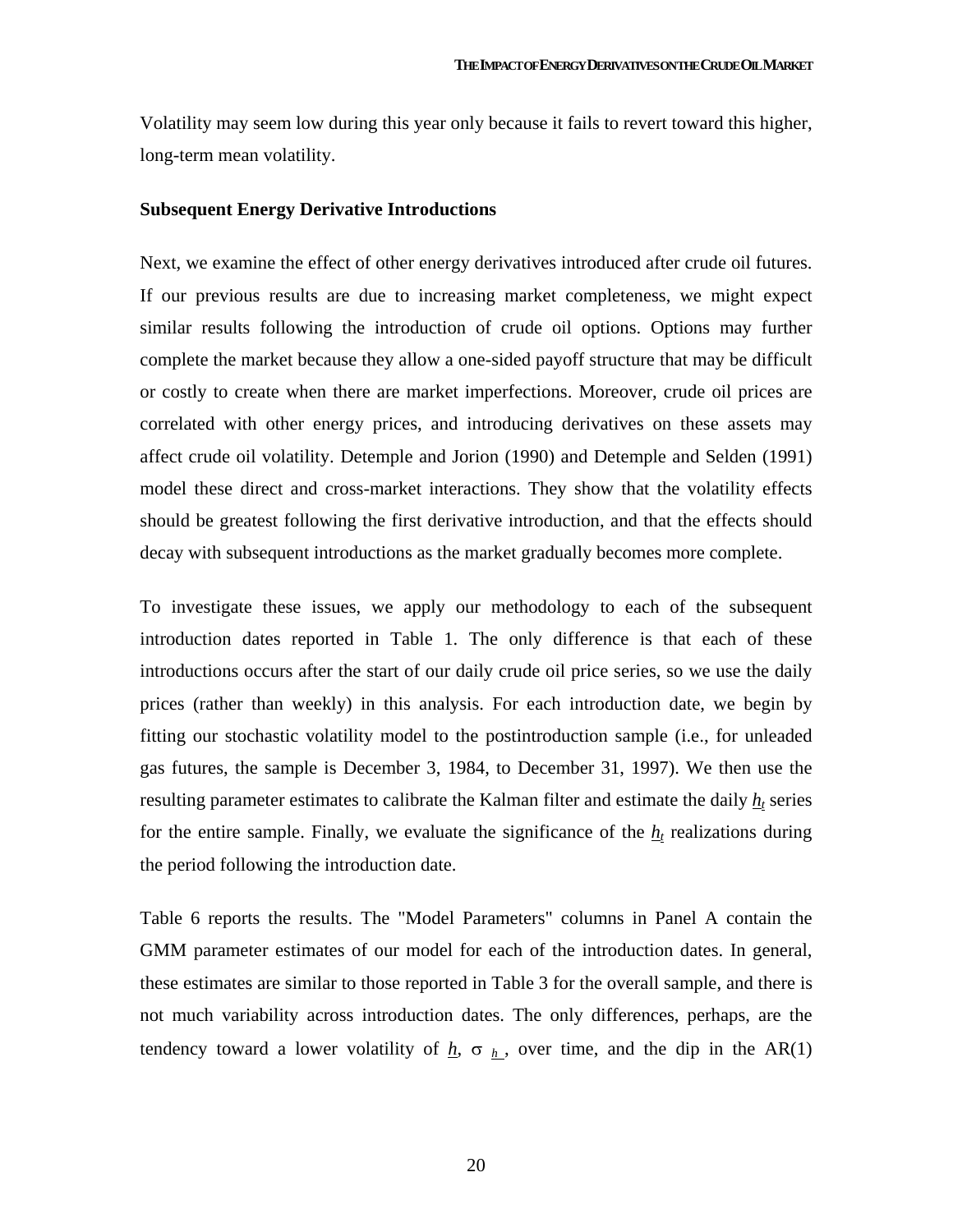coefficient,  $\phi$ <sub>h</sub>, that occurs near the middle dates. As noted earlier, however, these differences are not statistically significant.

The remaining columns of Panel A show the  $p$  values for the average volatility realized  $k$  $= 1, 20, 40, \ddot{O}$ , 100 days after the introduction date. For the first introduction, unleaded gas futures, the average volatility is less than expected for the entire 100-day period in contrast to our findings for the introduction of crude oil futures. The source of this pattern is apparent from the p values reported in Panel B for the realized volatilities and the volatility innovations. After 20 days, the volatility level is abnormally low, but subsequent volatilities conform more closely with expectations. The only other marginally abnormal shock (p value  $= 0.063$ ) occurs 120 days after the introduction. This shock, and the general trend of lower than expected volatilities for several months, is consistent with the long-term increase in volatility that we hypothesized earlier. Unlike our earlier results, however, volatility decreases initially after the introduction. This is inconsistent with the directional effect for crude oil futures although the evidence here is less conclusive.

The introduction effects are even less apparent for the other introduction dates examined in Table 6. Few of the average or realized volatilities for these introductions are significantly different from what we expect. The primary exception is for natural gas futures, but the run-up in crude oil volatility following this date (April 3, 1990) can be attributed to Iraq's invasion of Kuwait. Comparing the results across all introductions reveals no systematic patterns within postintroduction periods and no trends in the effects across introductions. This evidence provides little support for the hypothesis that the volatility effects should gradually disappear with subsequent introductions. Instead, the effects are ambiguous for the first introduction after crude oil futures, and they are not at all detectable for any others.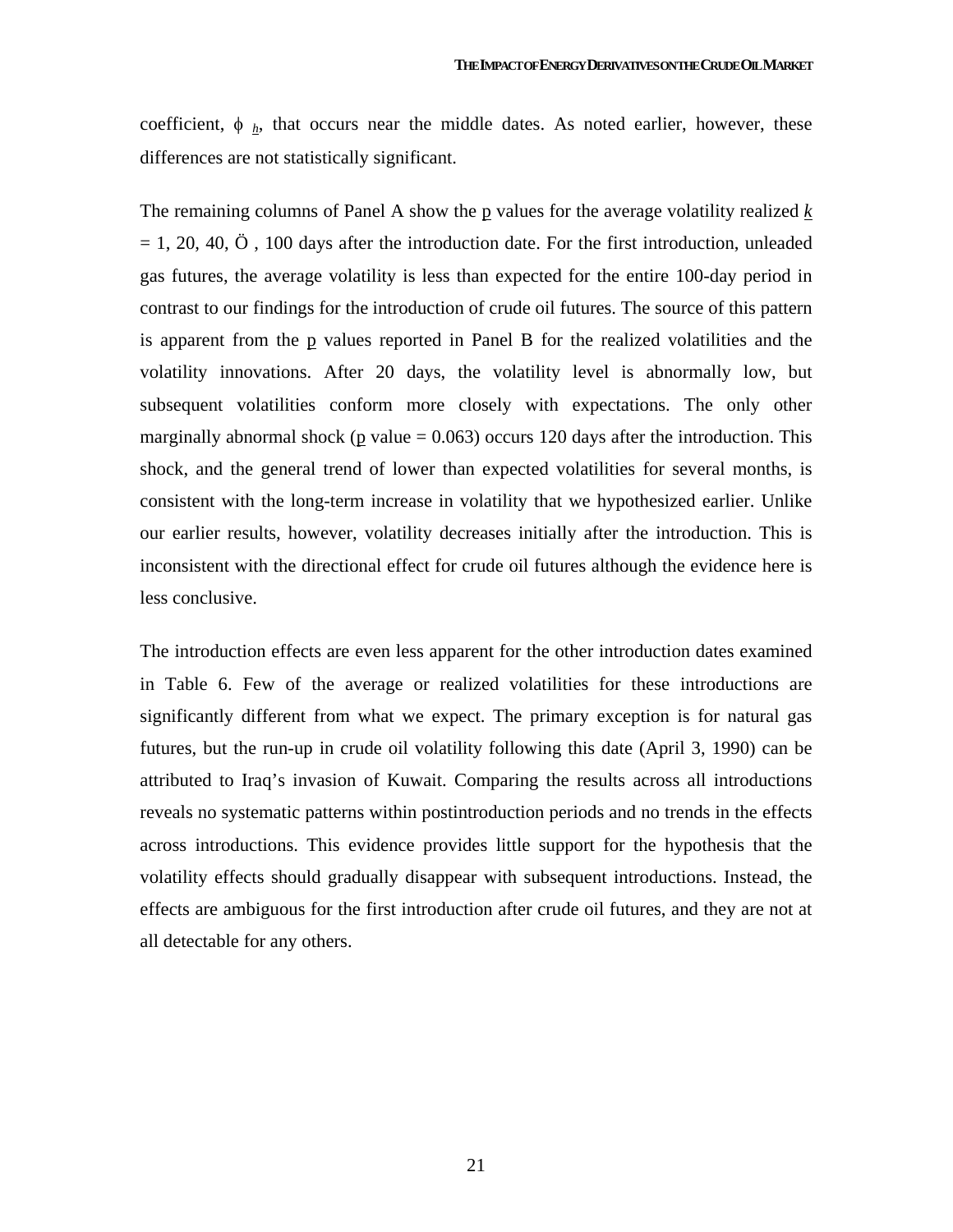## **Analysis of Futures Trading Depth and Liquidity Effects**

#### **Methodology**

In this section, we provide further evidence on the impact of derivatives on the crude oil market by examining the effect of futures trading on the market depth and liquidity. Specifically, we assess the relation between spot market volatility and changes in the size of the futures market (as represented by open interest) and trading volume. As Figure 3 illustrates, both volume and open interest in NYMEX crude oil futures have increased dramatically since the inception of the contract. By 1990, the barrels of oil represented by NYMEX futures trades in one year actually exceeded the annual world production of oil. Figure 4 shows that this increasing trend has been accompanied by substantial variability in daily trading activity. We focus on the effect of this variability.

Table 7 provides summary statistics for daily futures trading activity and spot volatility. The volume and open interest data represent aggregate amounts across all open NYMEX crude oil contracts, and the spot prices are for WTI sweet Cushing crude oil. We estimate the spot volatility by first fitting our stochastic volatility model to the daily Cushing returns, and then we use the parameter estimates in the Kalman filter to estimate the stochastic volatility time series. The parameter estimates using these data ( $\mu$   $_h = -8.6140$ ,  $\underline{\sigma}_h$  = 1.4801,  $\underline{\phi}_h$  = 0.9853) are similar to those reported in Table 3 for the WTI near price series with 40 lags.

The returns and volatilities reported in Table 7 exhibit the same general patterns as those for the WTI near series reported in Table 2. The volume and open interest statistics show the rapid growth in oil futures trading through the 1980s. In the first year of trading, average daily volume represented 1.7 million barrels of oil, and average daily open interest represented 8.8 million barrels. Both series peaked in 1994 with volume of 106.8 million barrels and open interest of 411.6 million barrels. The standard deviations for both series substantially increased over this period as well. Finally, the autocorrelation statistics reveal strong persistence in the trading activity and volatility data.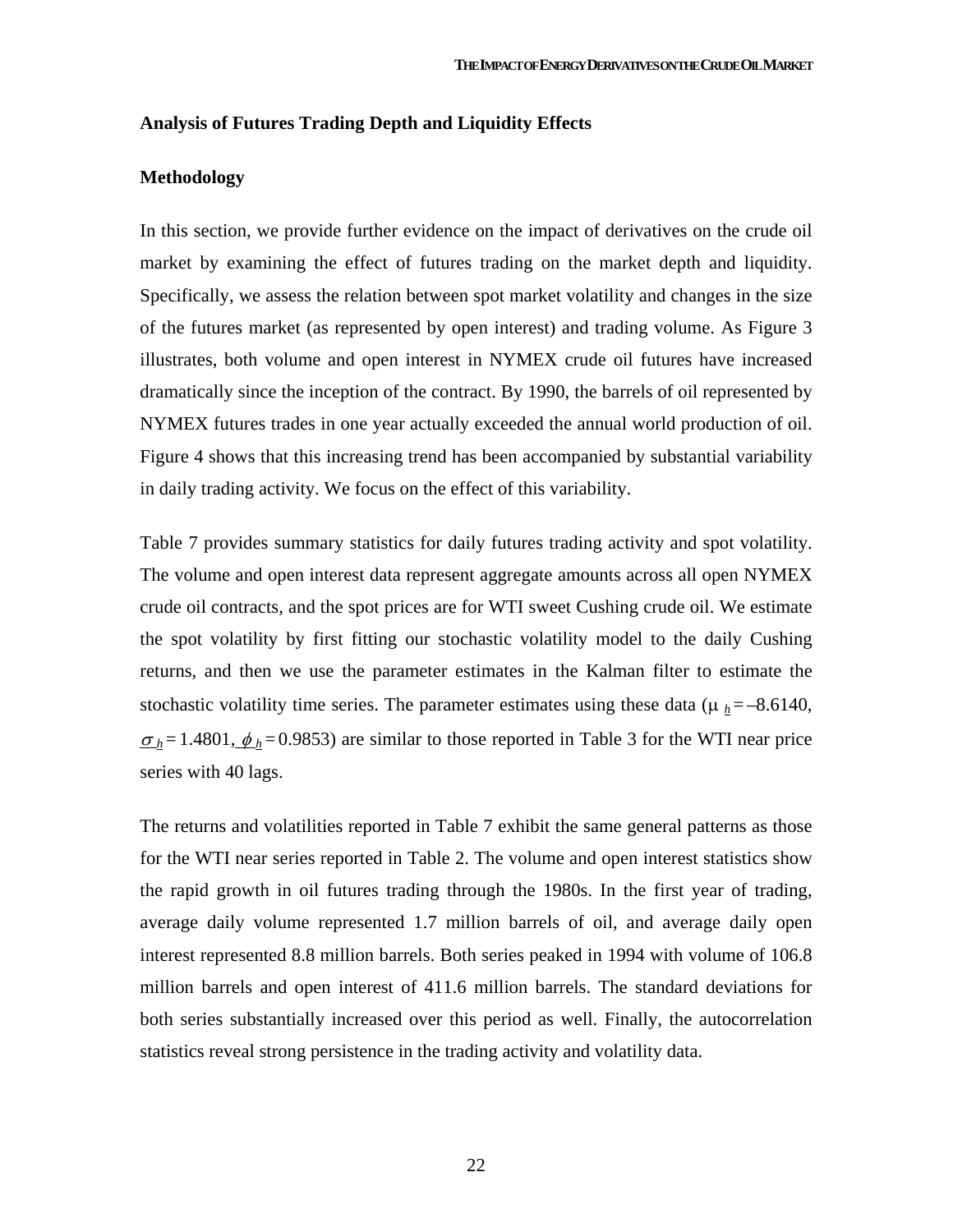To analyze the relation between futures trading activity and spot market volatility, we regress unexpected spot volatility (*UVOLt*) on the expected and unexpected components of futures volume and open interest  $(A_{ti})$ ,

$$
UVOL_t = \alpha + \sum_{i=1}^{6} \beta_i A_i + \sum_{j=1}^{4} \eta_j d_j + \sum_{k=1}^{10} \gamma_k UVOL_{t-k} + \varepsilon_t.
$$
 (13)

We include daily dummy variables  $(d_i)$  and lagged volatility shocks  $(UVOL_{t-k})$  to control for day-of-the-week effects and volatility persistence. We proxy for  $UVOL<sub>t</sub>$  by subtracting the one-sided, contemporaneous Kalman filter estimate (realized volatility on day *t*) from the one-step-ahead Kalman filter estimate (expected volatility on day *t* – 1). We distinguish between the expected and unexpected components of volume and open interest due to the high persistence in these variables. Following Bessembinder and Seguin (1992), we first detrend each series by subtracting its 100-day moving average, and then we fit an ARIMA model to estimate its expected and unexpected components. For both variables, the optimal fit is an  $ARIMA(0,1,21)$ , which incorporates about 1 month of data. We use the expected component from this model as a proxy for the predictable level of trading activity, and we use the unexpected component to proxy for the daily shock. We also include the 100-day moving average in the regression to represent longer term shifts in trading activity. Note that summing these three components yields the original trading activity series.

#### **Volume-Volatility and Open Interest-Volatility Relations**

The first set of columns in Table 8 reports the regression results for the raw trading activity series over the full sample. The raw series are scaled so the underlying unit is 1 million futures contracts. The results indicate that the lagged unexpected volatilities and daily dummy variables in the regression are not significant. This is expected because we accounted for seasonalities and volatility persistence in constructing our unexpected volatility estimate. All of the trading activity variables, however, are highly significant. The moving average, expected, and unexpected components of volume are each significant at the 5% level. The coefficient estimates indicate that the effect of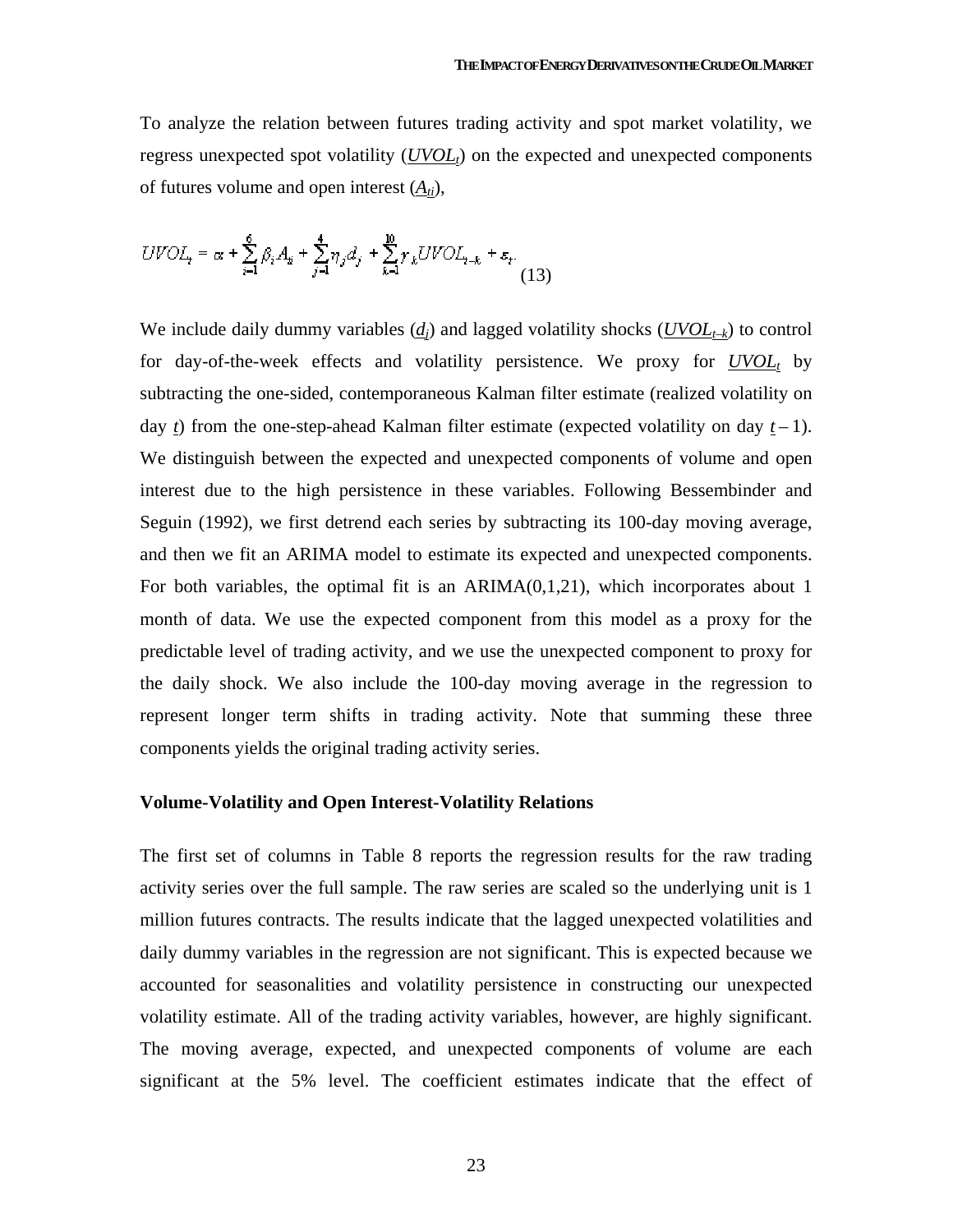unexpected volume on volatility is by far the strongest, nearly three times greater than the effect of the moving average component and nearly two times that of the expected component. This strong volume-volatility relation is influenced in part by the effect of spot market volume on volatility. We would expect a strong link between spot and futures market volumes, and we cannot isolate the marginal impact of futures volume without controlling for spot volume.

In contrast to the volume coefficients, the coefficients on open interest are all significantly negative. Again, the magnitude of the coefficient on the unexpected component is much larger than the coefficients on the two predictable components (nearly five times the moving average component and two times the expected component). These estimates indicate that, conditional on futures volume, the long-term increase in open interest is related to lower spot market volatility, and that unexpected increases in open interest correspond to negative volatility shocks. Therefore, the volatility shock associated with a given volume is less when market depth increases. This finding is consistent with the results obtained by Bessembinder and Seguin (1992, 1993) for other markets and supports the idea that futures trading improves depth and liquidity in the underlying market rather than destabilizing the market.

The negative coefficient on unexpected open interest indicates that an increase in open interest mitigates the impact of a volume shock on volatility. We can estimate the magnitude of this effect by comparing the coefficients on unexpected open interest and unexpected volume. Depending on whether open interest unexpectedly increases or decreases, the marginal impact of an unexpected volume of 1 million crude oil contracts on volatility is  $1.8391 \pm 0.7539$  (or  $\pm 41.0\%$ ). This effect of open interest on the volumevolatility relation may reflect the nature of trades that increase end-of-the-day open interest. As Bessembinder and Seguin (1993) argue, open interest may not only proxy for market depth but also for uninformed trading. Many speculators are "day-traders" who exit their positions overnight, so open interest tends to reflect uninformed trading initiated by hedgers. To the extent this argument holds, we can distinguish between the price effects generated by informed versus uninformed trading in the crude oil market. Specifically, if an unexpected increase in volume is accompanied by an unexpected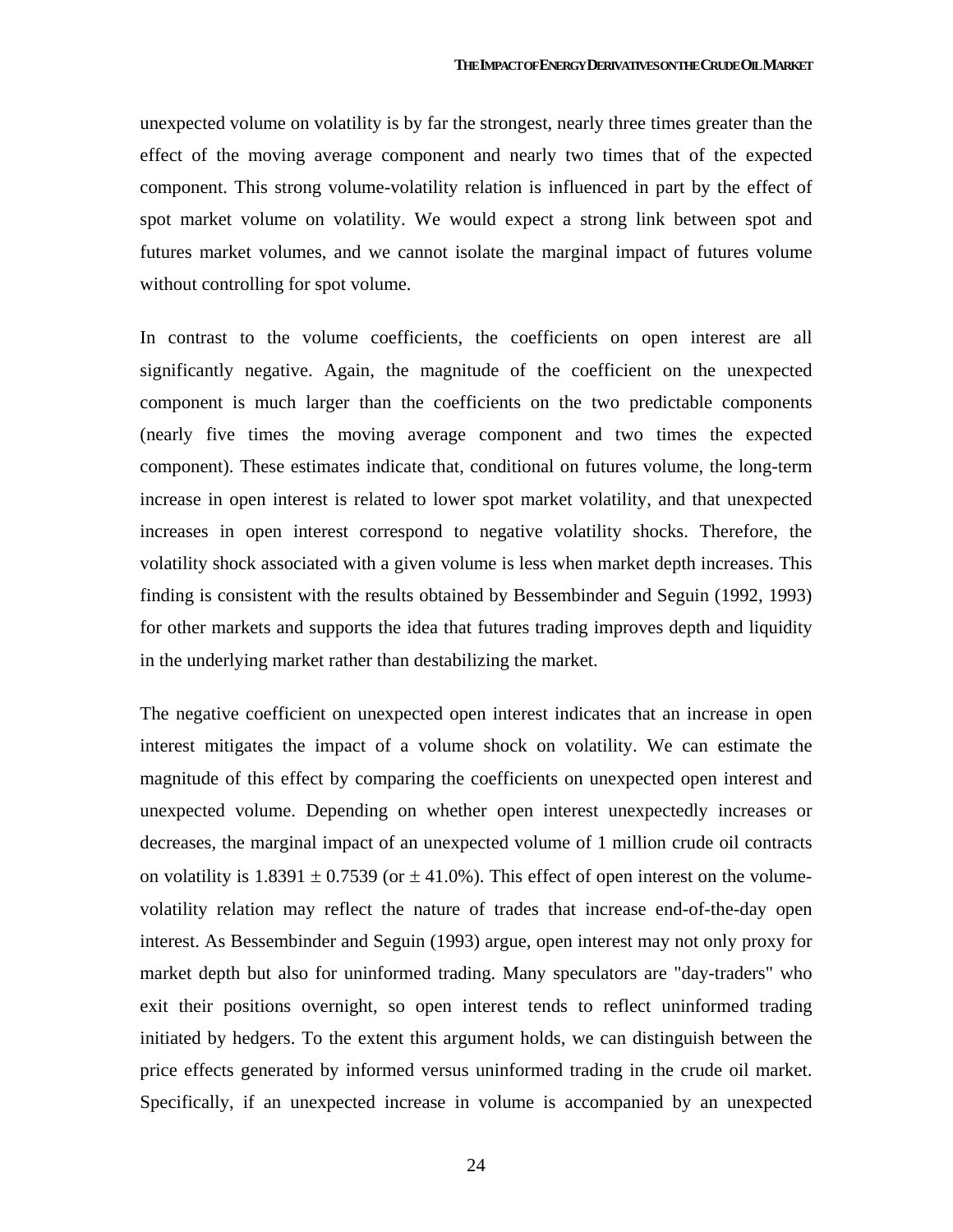increase in open interest, more of the unexpected volume is attributable to hedgers, and therefore the price revisions are smaller.

#### **Robustness Checks**

The summary statistics reported in Table 7 suggest some evidence of nonstationarity in the volume and open interest series across our sample. Figure 4 shows the daily volume (Panel A) and open interest (Panel B) over this period, revealing a pattern of increasing variance in both series. Detrending the series by the 100-day moving average removes nonstationarity in the mean but not in the variance. Therefore, as a sensitivity check, we repeat the analysis using the natural logarithms of volume and open interest. Again, after taking logs, we decompose each series into its expected and unexpected components. The regression results are reported in the second set of columns of Table 8. For the most part, these results are quite similar to those for the raw series. The coefficients for the futures volume components are all positive and significant, and the coefficients for the open interest components are all negative although the coefficient on unexpected open interest is now insignificant.

Given this conflicting evidence on the relation between unexpected open interest and volatility, we repeat the analysis using a reduced sample beginning on April 4, 1988, 5 years after the contract was introduced. Figure 4 and Table 7 suggest that this subsample may avoid the nonstationarity evident in the entire sample. The final two sets of columns in Table 8 report the regression results for the reduced sample using both the raw series and log transformations. In both cases, the original results are confirmed. The positive volume-volatility relation is apparent in the reduced sample, as is the negative open interest-volatility relation. For both the raw and log series, the magnitude of the coefficient on unexpected open interest is even larger than in the full sample.

## **Asymmetries in the Volume-Volatility and Open Interest-Volatility Relations**

Many empirical studies have documented volatility asymmetries. Schwert (1989, 1990), for example, finds that expected volatility increases more with negative stock market returns than it decreases with equal-sized positive returns. Bessembinder and Seguin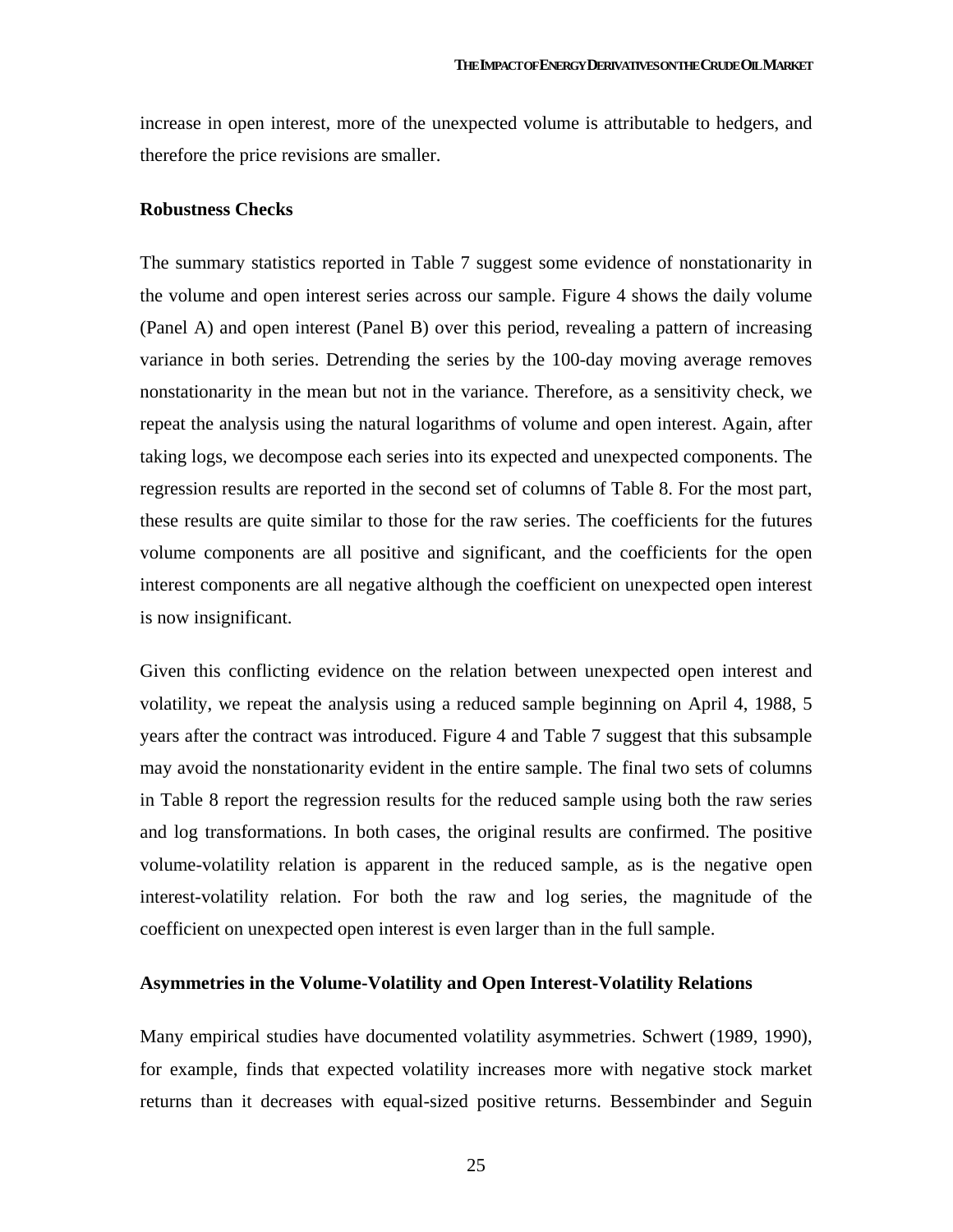(1993) find asymmetries in the relations between spot volatility and unexpected futures volume and open interest. To assess whether these asymmetries are apparent in the crude oil futures market, we include interactive dummy variables in our regression to allow the effects of unexpected volume and open interest on volatility to vary with the sign of the volume or open interest shock. These dummy variables equal zero for negative shocks or one for positive shocks. Table 9 reports the results. The coefficient for the unexpected series represents the marginal impact of a negative trading activity shock. To estimate the marginal impact of a positive shock, the coefficient on the interactive term is added to the coefficient on the corresponding unexpected activity series.

The results indicate no significant asymmetry for unexpected open interest, but we do find asymmetry in the relation between volatility and unexpected volume. Specifically, the coefficient estimates indicate that the volatility increase associated with an unexpected increase in volume is 80% larger than the decrease in volatility associated with an equivalent unexpected decrease in volume. These findings are generally unchanged if we instead use either the log series of the trading activity variables or the reduced sample period.

#### **Conclusions**

Our empirical results address three aspects of the impact of energy derivatives trading on the crude oil market. First, we examine the effect of introducing crude oil futures on the structure of oil market volatility. Second, we assess whether this effect differs with subsequent derivative introductions, including crude oil options and derivatives on related energy commodities. Finally, we evaluate the ongoing relation between oil futures trading activity and the depth and liquidity of the crude oil market.

Our results indicate large unexpected increases in volatility for 3 consecutive weeks after the introduction of crude oil futures. Under our stochastic volatility model, we expect volatility to increase over this period from 6.87% to 8.14%, but realized volatility increases to 13.16%. The probability of such a large increase is just 0.2%. We also find evidence of a longer term (more than a year) volatility increase that coincides with the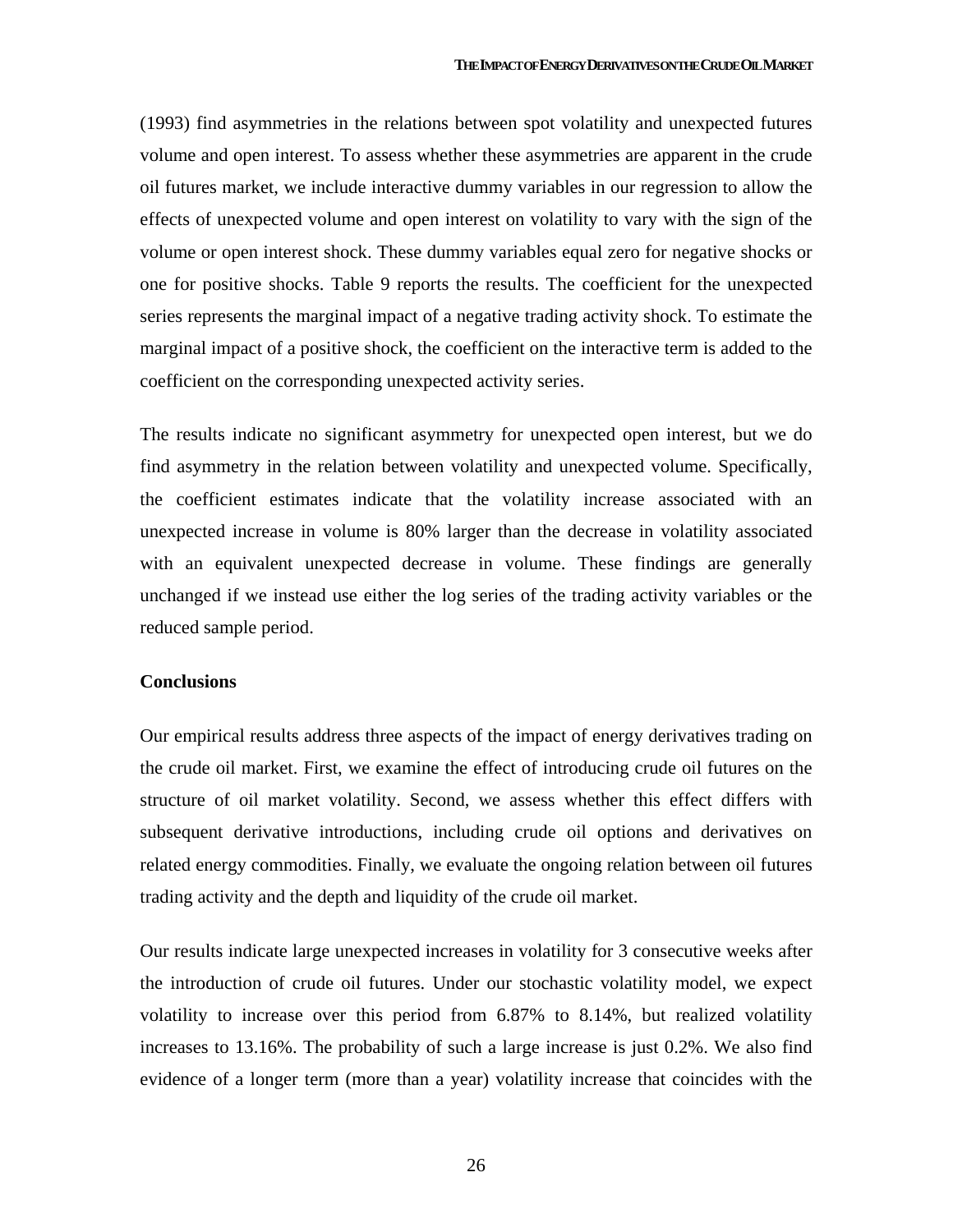growth of the energy derivative markets. It is inappropriate, however, to attribute this effect to derivatives. Derivatives activity grew over this period as a means of managing increased volatility induced by deregulation of the U.S. energy markets. Given this linkage, we cannot conclude that derivatives caused this volatility.

Following the introduction of crude oil futures, there is little evidence that subsequent derivative introductions had any effect on crude oil volatility. In particular, we find no effects following the introduction of crude oil options and no pattern in the effects across the time series of introductions of other energy derivatives. These results are counter to the idea that subsequent derivative introductions gradually complete the market. Instead, the effects are apparent following the first introduction but disappear for subsequent introductions.

Our findings regarding the relation between futures trading activity and spot market volatility indicate that deep and liquid futures markets have a mitigating effect on volatility in the underlying market. We find a positive relation between futures volume and volatility, but we cannot determine the marginal impact of futures versus spot market volume because reliable spot volume data are unavailable. The relation between open interest and volatility, on the other hand, is large and negative. We find that the impact of volume on volatility is inversely related to both the unexpected change and long-term predictable component of open interest. Our estimates indicate that the volatility increase associated with an unexpected increase in volume is approximately 40% lower when accompanied by an unexpected increase in open interest than when the unexpected change in open interest is zero. These findings suggest that futures trading improves depth and liquidity in the underlying market, and they contradict the idea that derivatives destabilize the market.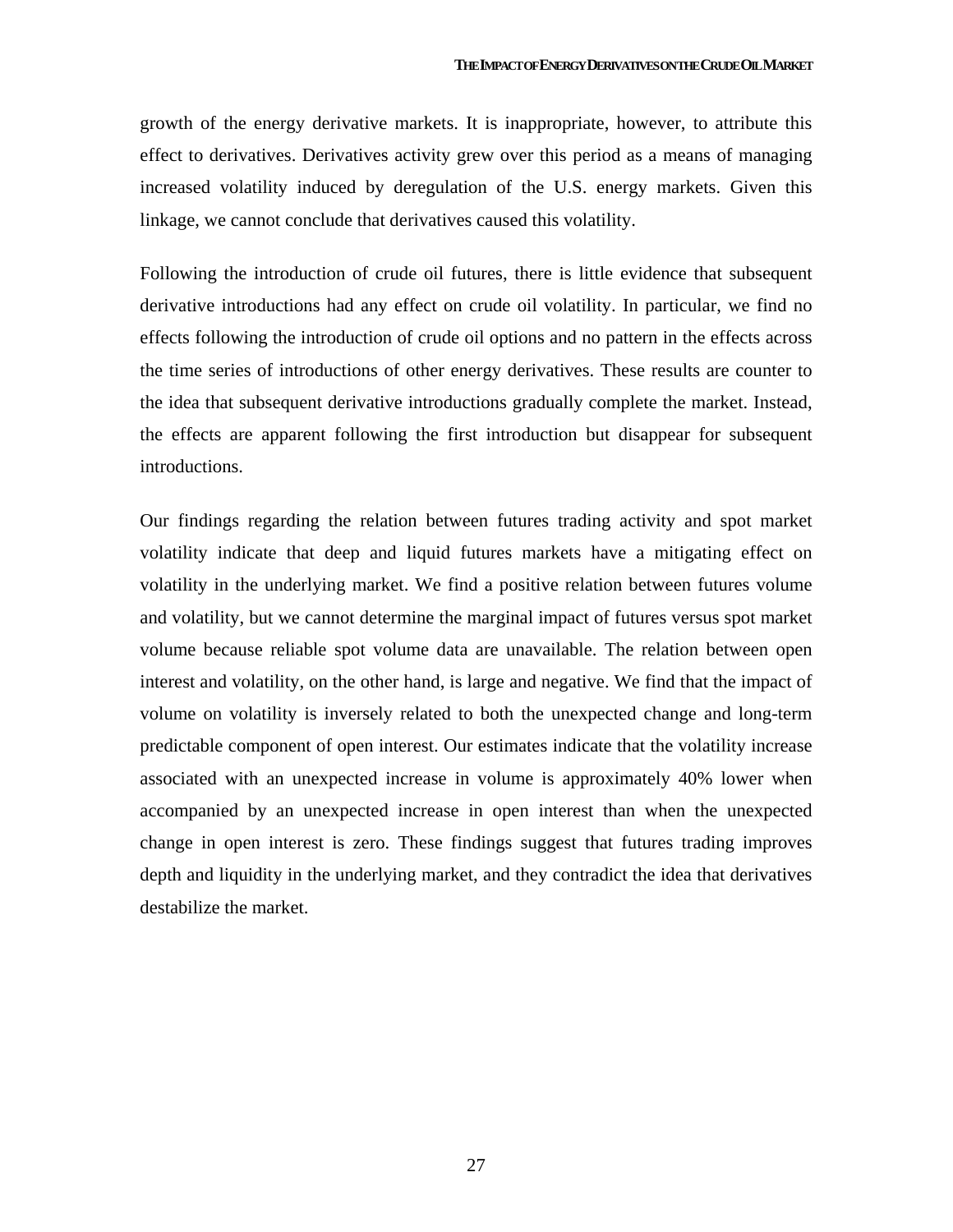# **Notes**

# **References**

Abramowitz, M., & Stegun, I. A. (1972). Handbook of mathematical functions. Washington, DC: National Bureau of Standards.

American Petroleum Institute. (1997). Basic Petroleum Data Book, 18.

Andrews, D. W. K. (1991). Heteroskedasticity and autocorrelation consistent covariance matrix estimation. Econometrica, 59, 817-858.

Bessembinder, H., & Seguin, P. J. (1992). Futures-trading activity and stock price volatility. Journal of Finance, 47, 2015-2034.

Bessembinder, H., & Seguin, P. J. (1993). Price volatility, trading volume, and market depth: Evidence from futures markets. Journal of Financial and Quantitative Analysis, 28, 21-39.

Clark, P. K. (1973). A subordinated stochastic process model with finite variance for speculative prices. Econometrica, 41, 135-156.

Conrad, J. (1989). The price effect of option introduction. Journal of Finance, 44, 487- 498.

Cox, C. C. (1976). Futures trading and market information. Journal of Political Economy, 84, 1215-1238.

Damodaran, A., & Lim, J. (1991). Put listing, short sales, and return generating processes, Manuscript in preparation, Stern School of Business at New York University.

Damodaran, A., & Subrahmanyam, M. G. (1992). The effects of derivative securities on the markets for the underlying assets in the United States: A survey. Financial Markets, Institutions, and Instruments, 1(5), 1-22.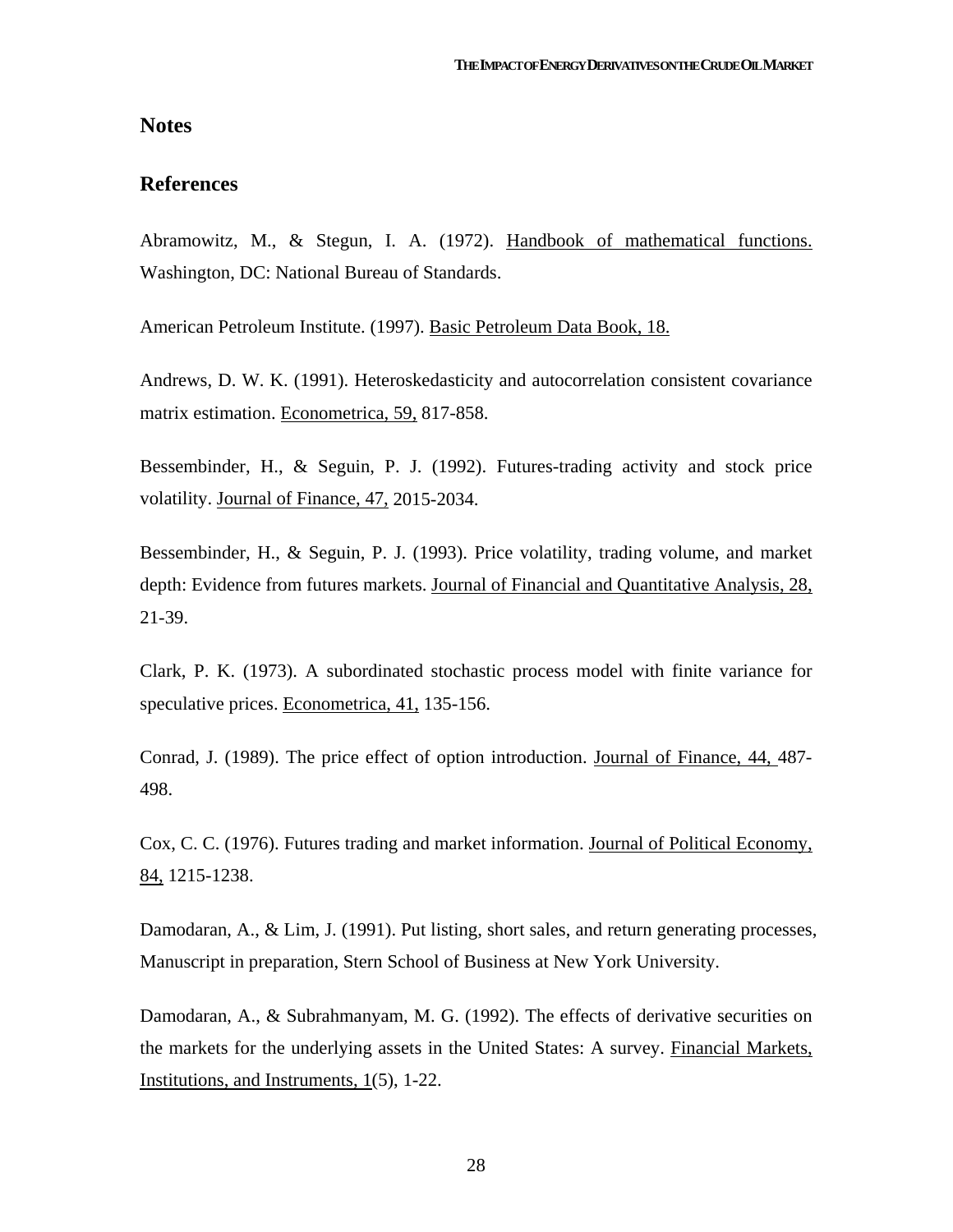Danthine, J.-P. (1978). Information, futures prices, and stabilizing speculation. Journal of Economic Theory, 17, 79-98.

Detemple, J., & Jorion, P. (1990). Option listing and stock returns: An empirical analysis. Journal of Banking and Finance, 14, 781-802.

Detemple, J., & Selden, L. (1991). A general equilibrium analysis of option and stock market interactions. International Economic Review, 32, 279-304.

Edwards, F. R. (1988). Futures trading and cash market volatility: Stock index and interest rate futures. Journal of Futures Markets, 8, 421-440.

Fleming, J., Kirby, C., & Ostdiek, B. (1998). Measuring the impact of stochastic volatility on short-horizon investment and risk management decisions. Manuscript in preparation, Jones Graduate School at Rice University, Houston, TX.

Fleming, J., Kirby, C., & Ostdiek, B. (in press). Information and volatility linkages in the stock, bond, and money markets. Journal of Financial Economics.

Foster, D. P., & Nelson, D. B. (1996). Continuous record asymptotics for rolling sample variance estimators. Econometrica, 64, 139-174.

French, K. R., & Schwert, G. W., & Stambaugh, R. F. (1987). Expected stock returns and volatility. Journal of Financial Economics, 19, 3-29.

Grossman, S. J. (1988). An analysis of the implications for stock and futures price volatility of program trading and dynamic hedging strategies. Journal of Business, 61, 275-298.

Hakansson, N. H. (1982). Changes in the financial market: Welfare and price effects and the basic theorems of value conservation. Journal of Finance, 37, 977-1004.

Hamilton, J. D. (1994). Time series analysis. Princeton, NJ: Princeton University Press.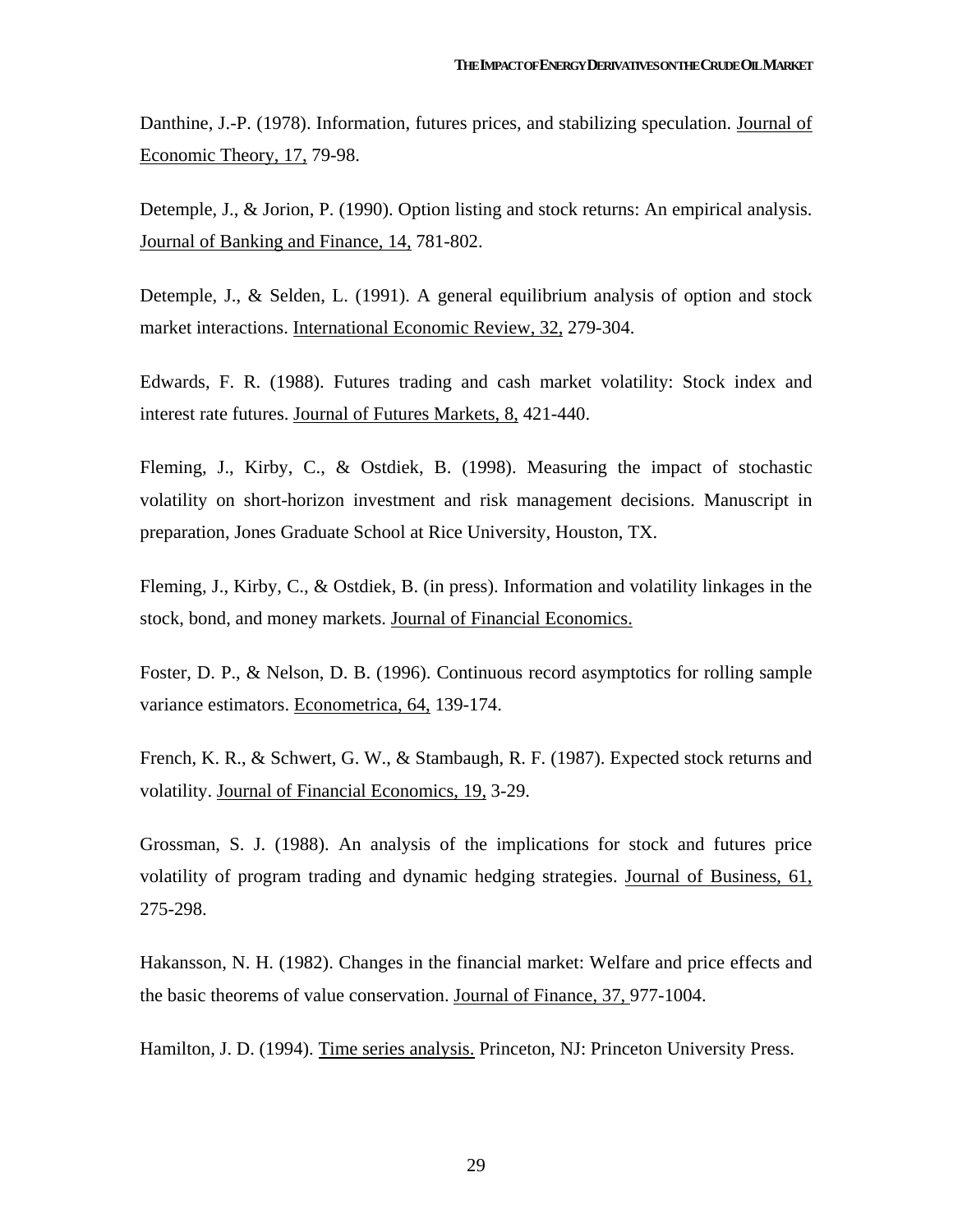Hansen, L. P. (1982). Large sample properties of generalized method of moments estimators. Econometrica, 50, 1029-1054.

Harris, L. (1989). S&P 500 cash stock price volatilities. Journal of Finance, 44, 1155- 1176.

Harvey, A. C., Ruiz, E., & Shephard, N. (1994). Multivariate stochastic variance models. Review of Economic Studies, 61, 247-264.

Kumar, R., Sarin, A., & Shastri, K. (in press). The impact of options trading on the market quality of the underlying security: An empirical analysis. Journal of Finance.

Nelson, D. B. (1991). Conditional heteroskedasticity in asset returns: A new approach. Econometrica, 59, 347-370.

Peck, A. E. (1985). The economic role of traditional commodity futures markets. In A. E. Peck (Ed.), Futures markets: Their economic role (pp. 1-81). Washington, DC: American Enterprise Institute for Public Policy Research.

Poterba, J. M.., & Summers, L. H. (1986). The persistence of volatility and stock market fluctuations. American Economic Review, 76, 1142-1151.

Powers, M. J. (1970). Does futures trading reduce price fluctuations in the cash markets? American Economic Review, 60, 460-464.

Ross, S. A. (1976). Options and efficiency. Quarterly Journal of Economics, 90, 75-90.

Ross, S. A. (1989). Information and volatility: The no-arbitrage martingale approach to timing and resolution irrelevancy. Journal of Finance, 44, 1-17.

Schwert, G. W. (1989). Why does stock market volatility change over time? Journal of Finance, 44, 1115-1154.

Schwert, G. W. (1990). Stock volatility and the crash of '87. Review of Financial Studies,  $3, 77-102.$ 

30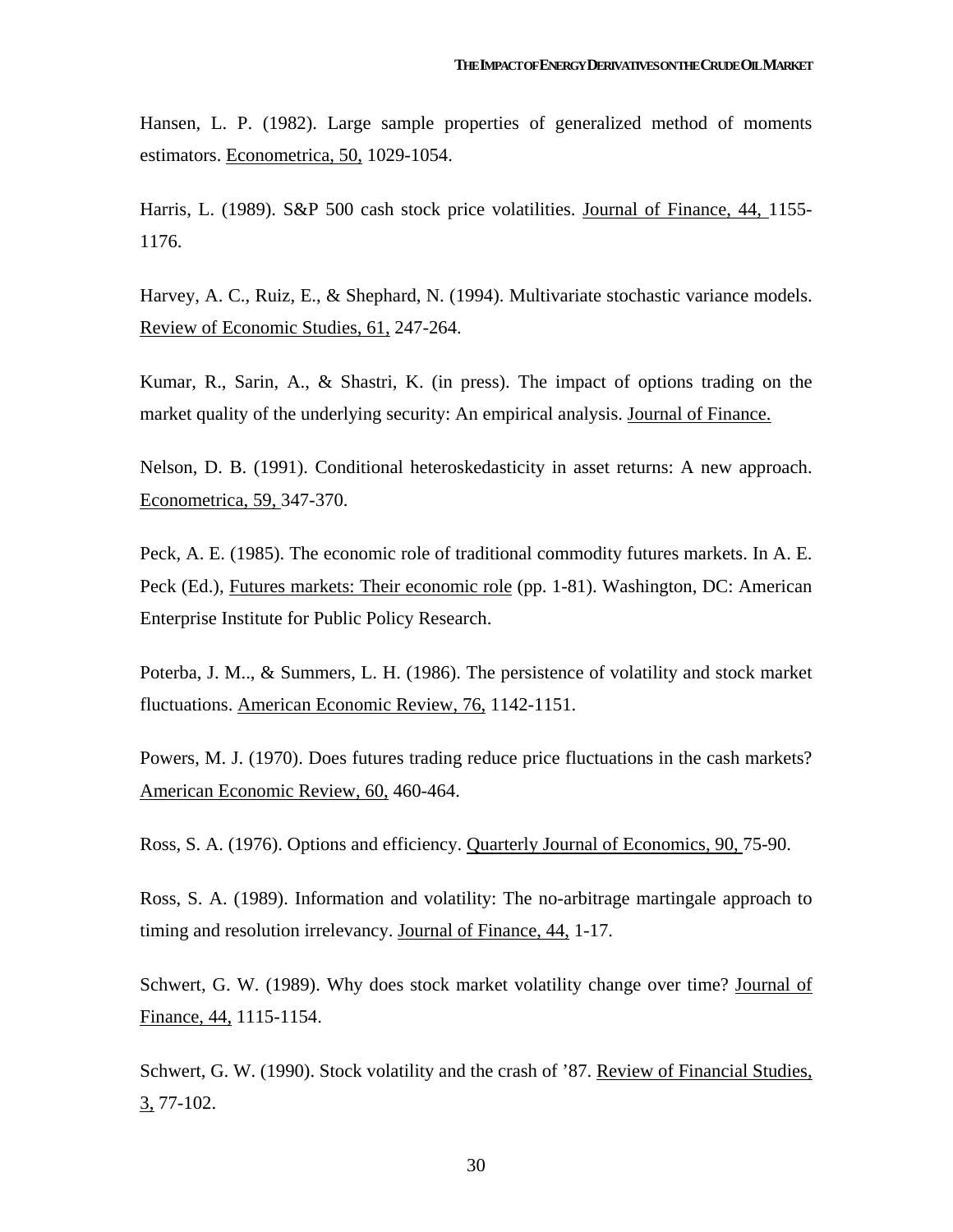Skinner, D. J. (1989). Options markets and stock return volatility. Journal of Financial Economics, 23, 61-78.

Skinner, D. J. (1990). Options markets and the information content of accounting earnings releases. Journal of Accounting and Economics, 13, 191-211.

Stein, J. C. (1987). Informational externalities and welfare-reducing speculation. Journal of Political Economy, 95, 1123-1145.

Stoll, H. R., & Whaley, R. E. (1985). The new option markets. In A. E. Peck (Ed.), Futures markets: Their economic role (pp. 205-282). Washington, DC: American Enterprise Institute for Public Policy Research.

Tauchen, G. E., & Pitts, M. (1983). The price variability-volume relationship on speculative markets. Econometrica, 51, 485-505.

Taylor, S. J. (1994). Modelling stochastic volatility: A review and comparative study. Mathematical Finance, 4, 183-204.

Taylor, G. S., & Leuthold, R. M. (1974). The influence of futures trading on cash cattle price variations. Food Research Institute Studies, 13, 29-35.

Wall Street Journal. (1988, January 15).

Working, H. (1960). Price effects of futures trading. Food Research Institute Studies, 1, 3-31.

# **Author Note**

Jeff Fleming, Assistant Professor of Finance, Jones Graduate School of Management; Barbara Ostdiek, Assistant Professor of Finance, Jones Graduate School of Management.